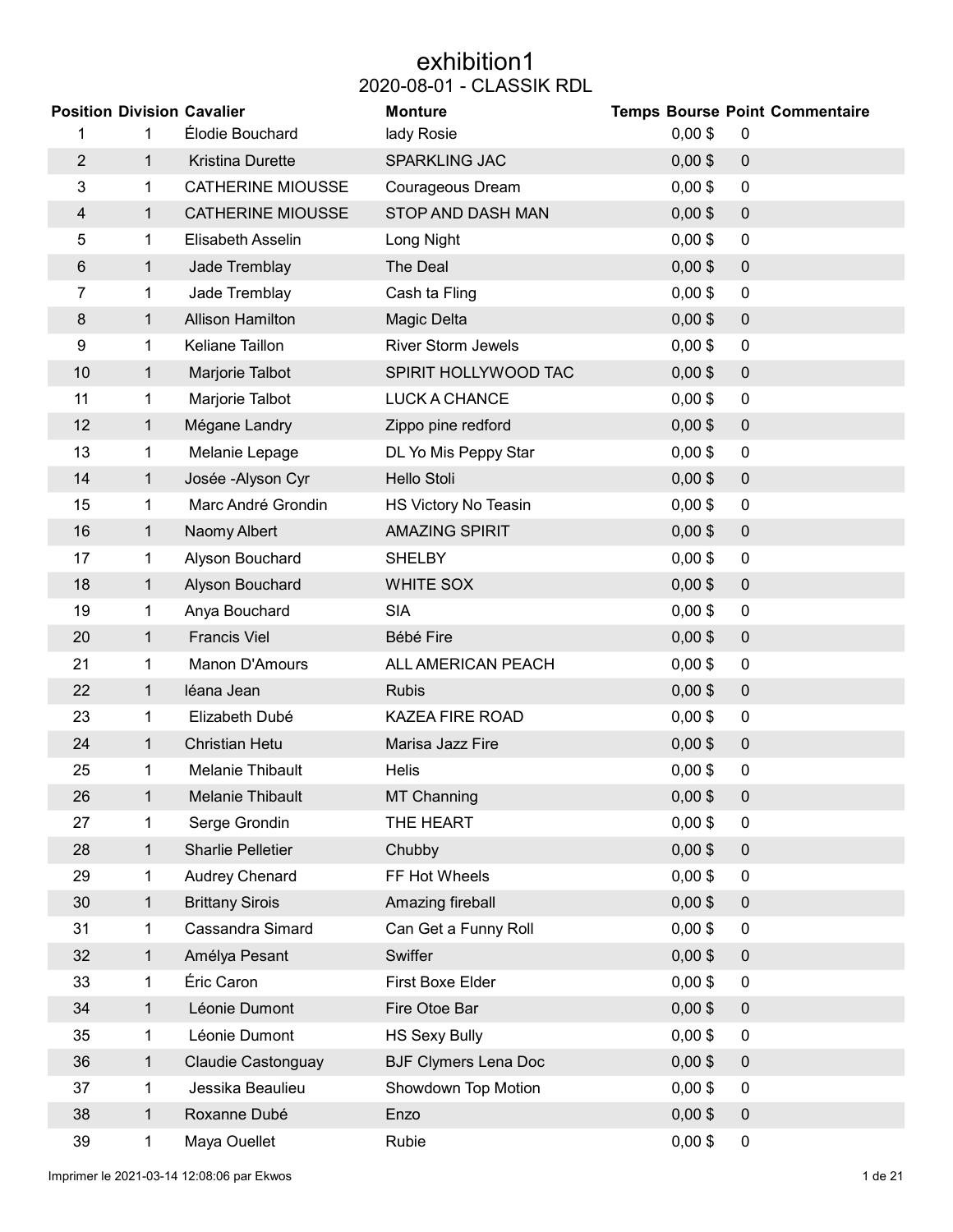# exhibition1 2020-08-01 - CLASSIK RDL

|    | <b>Position Division Cavalier</b> | <b>Monture</b>              |           | <b>Temps Bourse Point Commentaire</b> |
|----|-----------------------------------|-----------------------------|-----------|---------------------------------------|
| 40 | Maya Ouellet                      | Perk's N West               | $0,00$ \$ | $\overline{0}$                        |
| 41 | Maya Ouellet                      | Bay mignone Air Force       | $0,00$ \$ | - 0                                   |
| 42 | Megane Turcotte                   | <b>Cutters Flame Dancer</b> | $0,00$ \$ | $\overline{0}$                        |
| 43 | Gougoux Fanny                     | <b>Bourrasque</b>           | $0,00$ \$ | -0                                    |
| 44 | Jessie Malenfant                  | <b>Rip Current</b>          | $0,00$ \$ | $\overline{0}$                        |
| 45 | Patrick Lavoie                    | Moochie Can Roll            | $0,00$ \$ | 0                                     |
| 46 | Océane Lavoie                     | Kaya                        | $0,00$ \$ | $\overline{0}$                        |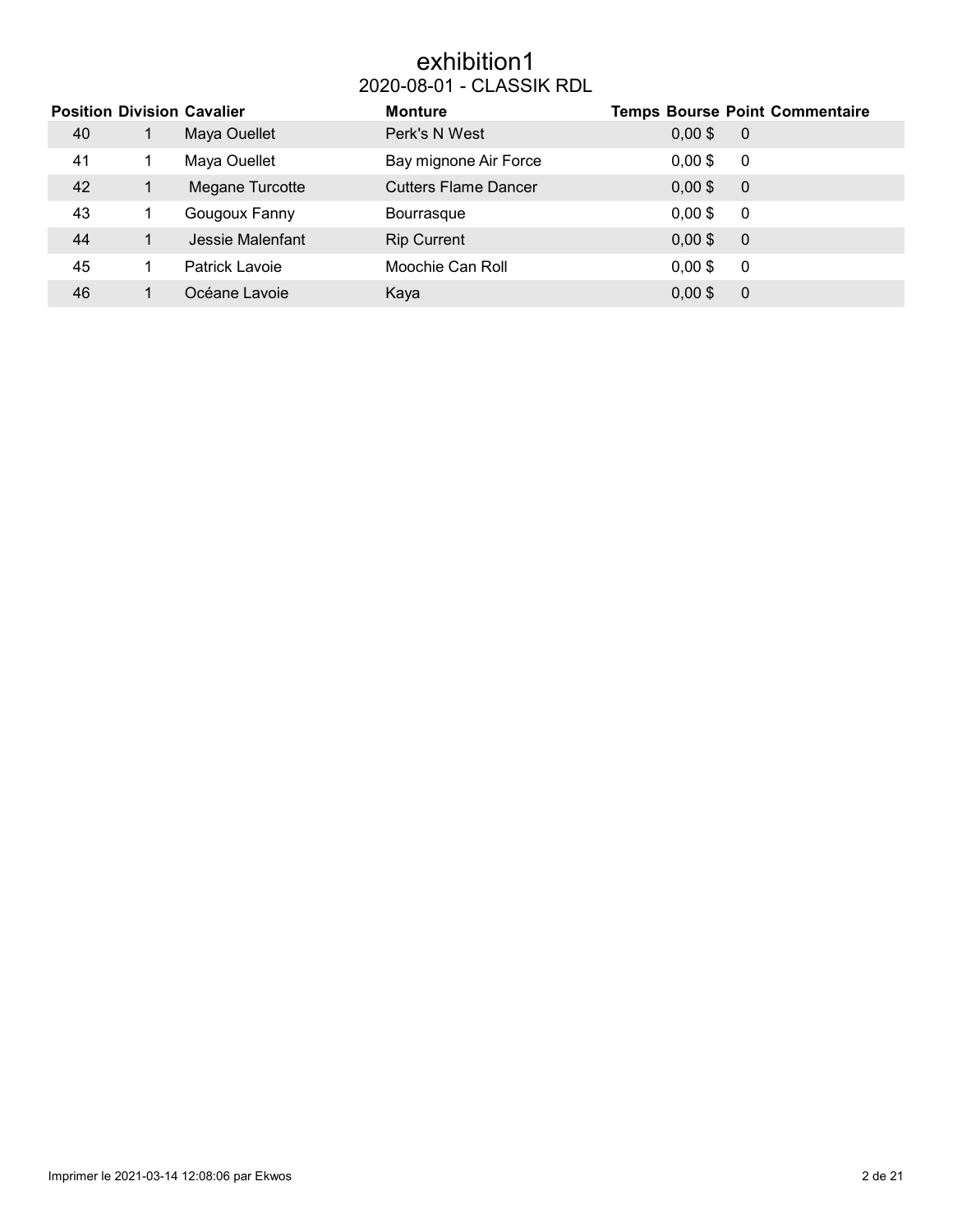# exhibition1 2020-08-02 - CLASSIK RDL

|                |              | <b>Position Division Cavalier</b> | <b>Monture</b>              |           | <b>Temps Bourse Point Commentaire</b> |
|----------------|--------------|-----------------------------------|-----------------------------|-----------|---------------------------------------|
| 1              | 1            | Élodie Bouchard                   | lady Rosie                  | $0,00$ \$ | 0                                     |
| $\overline{2}$ | $\mathbf 1$  | Elisabeth Asselin                 | Long Night                  | $0,00$ \$ | $\pmb{0}$                             |
| 3              | 1            | Jade Tremblay                     | Cash ta Fling               | $0,00$ \$ | $\mathbf 0$                           |
| 4              | $\mathbf 1$  | <b>Allison Hamilton</b>           | Magic Delta                 | $0,00$ \$ | $\mathbf 0$                           |
| 5              | 1            | Keliane Taillon                   | <b>River Storm Jewels</b>   | $0,00$ \$ | $\pmb{0}$                             |
| $\,6$          | $\mathbf 1$  | Marjorie Talbot                   | SPIRIT HOLLYWOOD TAC        | $0,00$ \$ | $\pmb{0}$                             |
| 7              | 1            | Marjorie Talbot                   | <b>LUCK A CHANCE</b>        | $0,00$ \$ | $\pmb{0}$                             |
| 8              | 1            | Mégane Landry                     | Zippo pine redford          | $0,00$ \$ | $\mathbf 0$                           |
| 9              | 1            | Melanie Lepage                    | DL Yo Mis Peppy Star        | $0,00$ \$ | $\pmb{0}$                             |
| 10             | 1            | Josée - Alyson Cyr                | Hello Stoli                 | $0,00$ \$ | $\pmb{0}$                             |
| 11             | 1            | Naomy Albert                      | <b>AMAZING SPIRIT</b>       | $0,00$ \$ | $\boldsymbol{0}$                      |
| 12             | $\mathbf 1$  | Alyson Bouchard                   | <b>SHELBY</b>               | $0,00$ \$ | $\mathbf 0$                           |
| 13             | 1            | Anya Bouchard                     | <b>SIA</b>                  | $0,00$ \$ | $\pmb{0}$                             |
| 14             | $\mathbf{1}$ | <b>Francis Viel</b>               | Bébé Fire                   | $0,00$ \$ | $\pmb{0}$                             |
| 15             | 1            | Manon D'Amours                    | ALL AMERICAN PEACH          | $0,00$ \$ | $\pmb{0}$                             |
| 16             | 1            | léana Jean                        | <b>Rubis</b>                | $0,00$ \$ | $\pmb{0}$                             |
| 17             | 1            | Christian Hetu                    | Marisa Jazz Fire            | $0,00$ \$ | $\boldsymbol{0}$                      |
| 18             | $\mathbf 1$  | Melanie Thibault                  | <b>Helis</b>                | $0,00$ \$ | $\pmb{0}$                             |
| 19             | 1            | Melanie Thibault                  | MT Channing                 | $0,00$ \$ | $\pmb{0}$                             |
| 20             | 1            | <b>Audrey Chenard</b>             | FF Hot Wheels               | $0,00$ \$ | $\mathbf 0$                           |
| 21             | 1            | Cassandra Simard                  | Can Get a Funny Roll        | $0,00$ \$ | $\pmb{0}$                             |
| 22             | 1            | Léonie Dumont                     | Fire Otoe Bar               | $0,00$ \$ | $\pmb{0}$                             |
| 23             | 1            | <b>Emily Marcouiller</b>          | Chubble Maker               | $0,00$ \$ | $\pmb{0}$                             |
| 24             | 1            | <b>Claudie Castonguay</b>         | <b>BJF Clymers Lena Doc</b> | $0,00$ \$ | $\mathbf 0$                           |
| 25             | 1            | Jessika Beaulieu                  | Showdown Top Motion         | $0,00$ \$ | $\pmb{0}$                             |
| 26             |              | Roxanne Dubé                      | Enzo                        | $0,00$ \$ | $\pmb{0}$                             |
| 27             | 1.           | Maya Ouellet                      | Bay mignone Air Force       | $0,00$ \$ | 0                                     |
| 28             | $\mathbf 1$  | Frédérique Isabel                 | Bourrasque                  | $0,00$ \$ | $\pmb{0}$                             |
| 29             | 1            | Jessie Malenfant                  | <b>Rip Current</b>          | $0,00$ \$ | 0                                     |
| 30             | $\mathbf{1}$ | Gougoux Fanny                     | Bourrasque                  | $0,00$ \$ | $\pmb{0}$                             |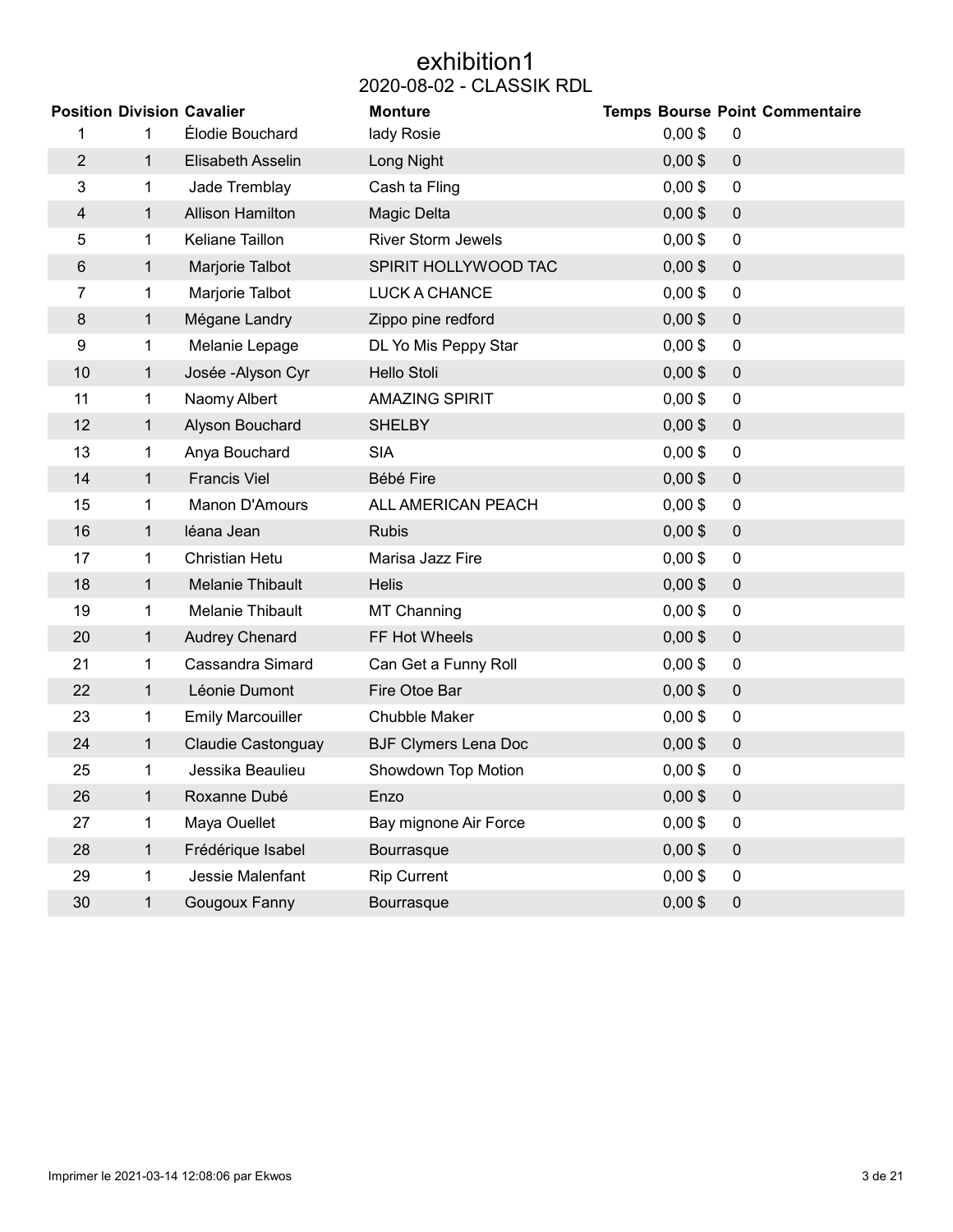# exhibition2 2020-08-01 - CLASSIK RDL

|                |              | <b>Position Division Cavalier</b> | <b>Monture</b>              |           | <b>Temps Bourse Point Commentaire</b> |
|----------------|--------------|-----------------------------------|-----------------------------|-----------|---------------------------------------|
| 1              | $\mathbf 1$  | Jade Tremblay                     | Cash ta Fling               | $0,00$ \$ | 0                                     |
| $\overline{2}$ | $\mathbf{1}$ | <b>Allison Hamilton</b>           | Magic Delta                 | $0,00$ \$ | $\mathbf 0$                           |
| 3              | $\mathbf{1}$ | Marjorie Talbot                   | SPIRIT HOLLYWOOD TAC        | $0,00$ \$ | $\pmb{0}$                             |
| $\overline{4}$ | $\mathbf{1}$ | Melanie Lepage                    | DL Yo Mis Peppy Star        | $0,00$ \$ | $\mathbf 0$                           |
| 5              | $\mathbf{1}$ | Josée - Alyson Cyr                | Hello Stoli                 | $0,00$ \$ | $\pmb{0}$                             |
| 6              | $\mathbf 1$  | Naomy Albert                      | <b>AMAZING SPIRIT</b>       | $0,00$ \$ | $\mathbf 0$                           |
| $\overline{7}$ | $\mathbf{1}$ | <b>Francis Viel</b>               | Bébé Fire                   | $0,00$ \$ | $\pmb{0}$                             |
| 8              | $\mathbf{1}$ | Manon D'Amours                    | ALL AMERICAN PEACH          | $0,00$ \$ | $\boldsymbol{0}$                      |
| 9              | $\mathbf 1$  | léana Jean                        | <b>Rubis</b>                | $0,00$ \$ | $\mathbf 0$                           |
| 10             | $\mathbf 1$  | Elizabeth Dubé                    | <b>KAZEA FIRE ROAD</b>      | $0,00$ \$ | $\mathbf 0$                           |
| 11             | $\mathbf 1$  | Melanie Thibault                  | <b>Helis</b>                | $0,00$ \$ | $\mathbf 0$                           |
| 12             | $\mathbf 1$  | Melanie Thibault                  | MT Channing                 | $0,00$ \$ | $\mathbf 0$                           |
| 13             | $\mathbf 1$  | Audrey Chenard                    | FF Hot Wheels               | $0,00$ \$ | $\pmb{0}$                             |
| 14             | $\mathbf{1}$ | Cassandra Simard                  | Can Get a Funny Roll        | $0,00$ \$ | $\mathbf 0$                           |
| 15             | 1            | Amélya Pesant                     | Swiffer                     | $0,00$ \$ | $\mathbf 0$                           |
| 16             | $\mathbf{1}$ | Léonie Dumont                     | Fire Otoe Bar               | $0,00$ \$ | $\mathbf 0$                           |
| 17             | 1            | Léonie Dumont                     | <b>HS Sexy Bully</b>        | $0,00$ \$ | $\mathbf 0$                           |
| 18             | 1            | <b>Claudie Castonguay</b>         | <b>BJF Clymers Lena Doc</b> | $0,00$ \$ | $\mathbf 0$                           |
| 19             | 1            | Jessika Beaulieu                  | Showdown Top Motion         | $0,00$ \$ | $\pmb{0}$                             |
| 20             | $\mathbf 1$  | Roxanne Dubé                      | Enzo                        | $0,00$ \$ | $\mathbf 0$                           |
| 21             | $\mathbf{1}$ | Maya Ouellet                      | Rubie                       | $0,00$ \$ | $\pmb{0}$                             |
| 22             | $\mathbf{1}$ | Maya Ouellet                      | Perk's N West               | $0,00$ \$ | $\mathbf 0$                           |
| 23             | 1            | Megane Turcotte                   | <b>Cutters Flame Dancer</b> | $0,00$ \$ | $\pmb{0}$                             |
| 24             | 1            | Jessie Malenfant                  | <b>Rip Current</b>          | $0,00$ \$ | 0                                     |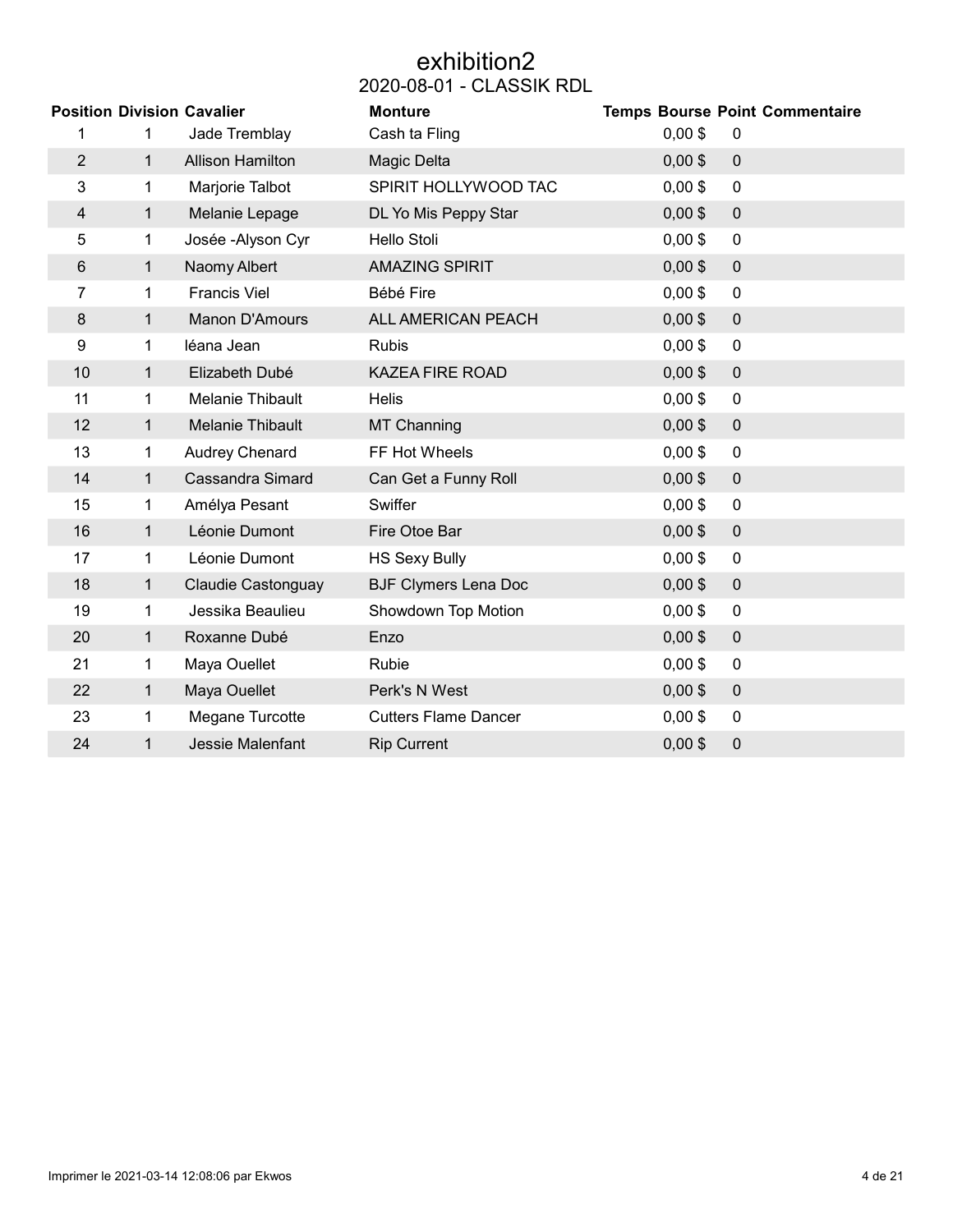# exhibition2 2020-08-02 - CLASSIK RDL

|                |              | <b>Position Division Cavalier</b> | <b>Monture</b>              |           | <b>Temps Bourse Point Commentaire</b> |
|----------------|--------------|-----------------------------------|-----------------------------|-----------|---------------------------------------|
| 1              | 1            | Jade Tremblay                     | Cash ta Fling               | $0,00$ \$ | 0                                     |
| $\overline{2}$ | $\mathbf{1}$ | <b>Allison Hamilton</b>           | Magic Delta                 | $0,00$ \$ | $\mathbf 0$                           |
| 3              | 1            | Marjorie Talbot                   | SPIRIT HOLLYWOOD TAC        | $0,00$ \$ | 0                                     |
| 4              | 1            | Josée - Alyson Cyr                | Hello Stoli                 | $0,00$ \$ | $\mathbf 0$                           |
| 5              | 1            | Naomy Albert                      | <b>AMAZING SPIRIT</b>       | $0,00$ \$ | $\pmb{0}$                             |
| 6              | $\mathbf{1}$ | <b>Francis Viel</b>               | Bébé Fire                   | $0,00$ \$ | $\pmb{0}$                             |
| 7              | 1            | Manon D'Amours                    | ALL AMERICAN PEACH          | $0,00$ \$ | $\pmb{0}$                             |
| 8              | 1            | léana Jean                        | <b>Rubis</b>                | $0,00$ \$ | $\mathbf 0$                           |
| 9              | 1.           | <b>Melanie Thibault</b>           | <b>Helis</b>                | $0,00$ \$ | $\mathbf 0$                           |
| 10             | 1            | Melanie Thibault                  | <b>MT Channing</b>          | $0,00$ \$ | $\mathbf 0$                           |
| 11             | 1.           | Cassandra Simard                  | Can Get a Funny Roll        | $0,00$ \$ | $\mathbf 0$                           |
| 12             | $\mathbf{1}$ | Léonie Dumont                     | Fire Otoe Bar               | $0,00$ \$ | $\mathbf 0$                           |
| 13             | 1            | <b>Emily Marcouiller</b>          | Chubble Maker               | $0,00$ \$ | $\pmb{0}$                             |
| 14             | $\mathbf{1}$ | Claudie Castonguay                | <b>BJF Clymers Lena Doc</b> | $0,00$ \$ | $\mathbf 0$                           |
| 15             | 1            | Jessika Beaulieu                  | Showdown Top Motion         | $0,00$ \$ | $\mathbf 0$                           |
| 16             | 1            | Roxanne Dubé                      | Enzo                        | $0,00$ \$ | $\mathbf 0$                           |
| 17             | 1            | Jessie Malenfant                  | <b>Rip Current</b>          | $0,00$ \$ | $\pmb{0}$                             |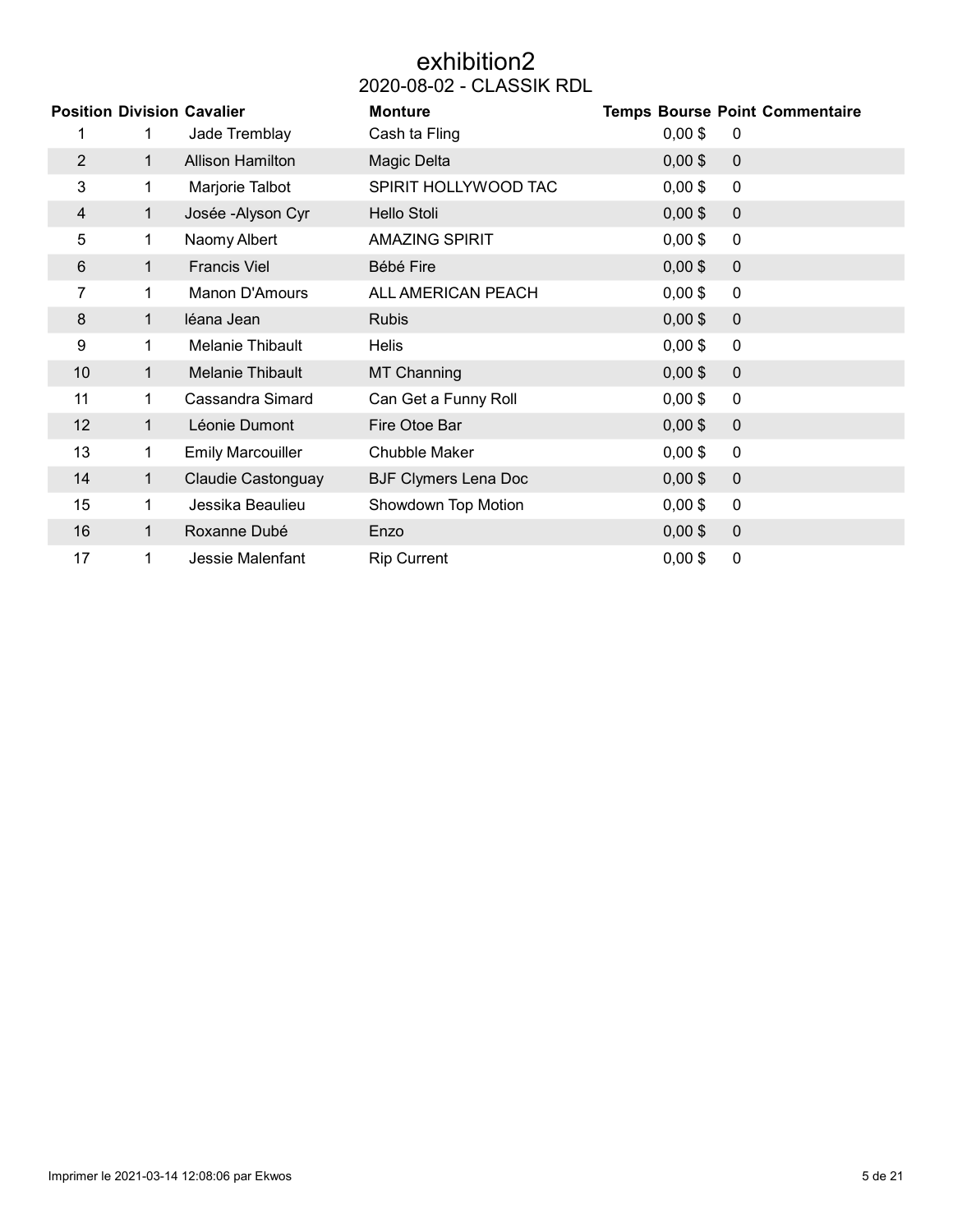### Jackpot Barils 13 ans et moins 2020-08-01 - CLASSIK RDL

|                |                | <b>Position Division Cavalier</b><br>Chloé Caron | <b>Monture</b><br><b>First Boxe Elder</b> |                    | <b>Temps Bourse Point Commentaire</b> |
|----------------|----------------|--------------------------------------------------|-------------------------------------------|--------------------|---------------------------------------|
|                |                |                                                  |                                           | 17.652 67,00 \$    | -5                                    |
| $\overline{2}$ | 1.             | Maika Lavoie                                     | <b>JUMPET</b>                             | 18.437 58,00 \$    | $\overline{4}$                        |
| 3              | 1              | Meggy Robichaud                                  | My Amazing Flame                          | 18.485 48,00 \$    | 3                                     |
|                | $\overline{2}$ | Chloé Caron                                      | LP Docs King Leo                          | 18.915 43,00 \$    | 5                                     |
| $\overline{2}$ | $\overline{2}$ | Alexanne Lefrançois                              | Whisky Joe                                | 19.932 24,00 \$    | $\overline{4}$                        |
| 3              | $\overline{2}$ | Youri Malenfant                                  | Smoothy Splash                            | $0,00$ \$<br>20.31 | 3                                     |
| 4              | $\overline{2}$ | Amélya Pesant                                    | Swiffer                                   | 20.481 0,00 \$     | $\overline{2}$                        |
| 5              | $\overline{2}$ | Édith Boucher                                    | Alizée Gonzalez                           | $0,00$ \$<br>21.06 | 1                                     |
| 6              | $\overline{2}$ | Océane Lavoie                                    | Kaya                                      | 21.645 0,00 \$     | $\mathbf 0$                           |
| 7              | $\overline{2}$ | Anya Bouchard                                    | <b>SIA</b>                                | 26.005 0,00\$      | $\mathbf{0}$                          |
| 8              | $\overline{2}$ | Anya Bouchard                                    | <b>SHELBY</b>                             | $0,00$ \$          | $\mathbf 0$                           |
| 9              | $\overline{2}$ | Rosalie Hétu                                     | Makika Fancy Remix                        | $0,00$ \$          | $\mathbf{0}$                          |
| 10             | $\overline{2}$ | Frédérique Isabel                                | Bourrasque                                | $0,00$ \$          | $\mathbf 0$                           |
| 11             | $\overline{2}$ | Casey Michaud                                    | Twister                                   | $0,00$ \$          | 0                                     |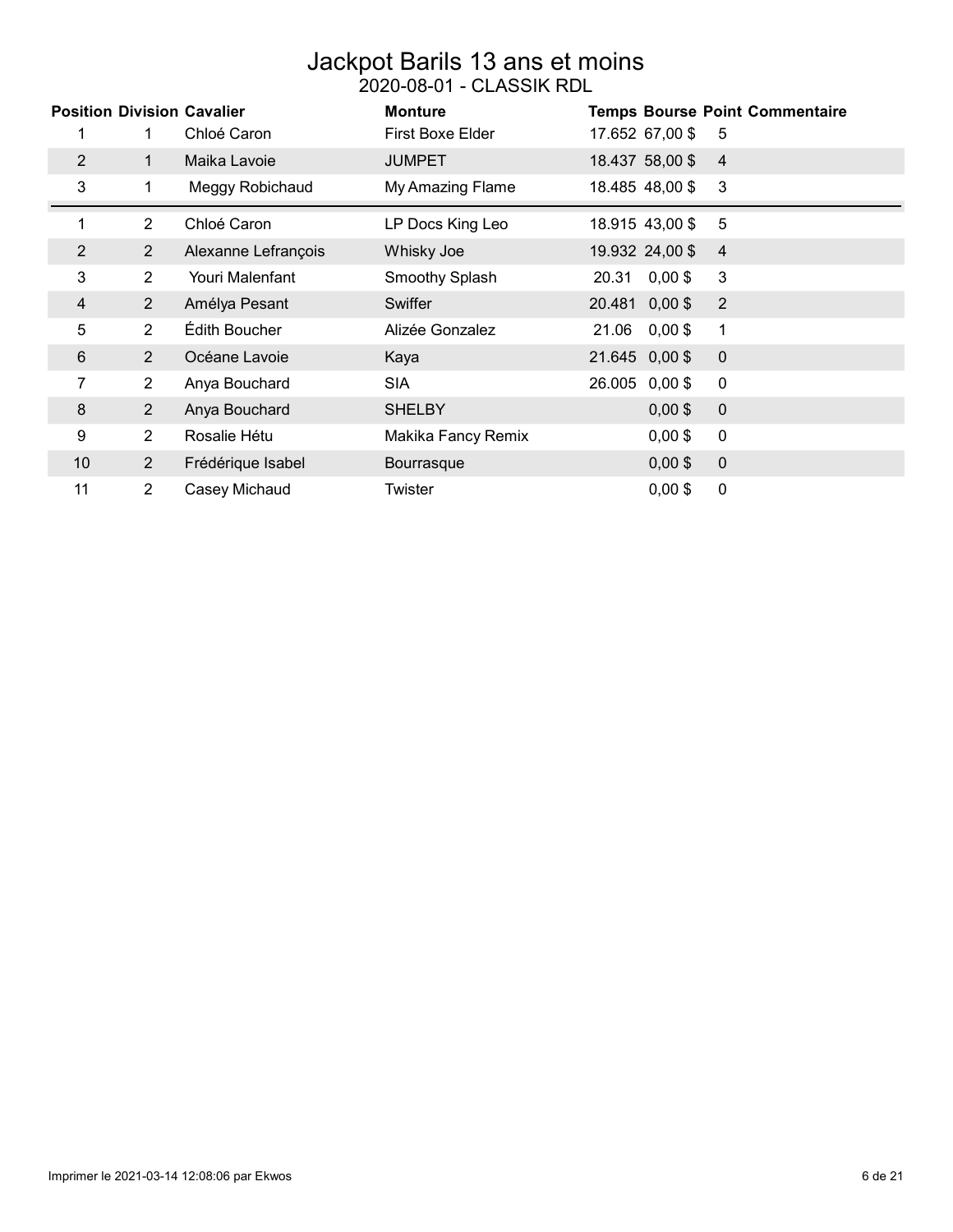### Barils Futurité 2020-08-02 - CLASSIK RDL

|  | <b>Position Division Cavalier</b> | Monture              | <b>Temps Bourse Point Commentaire</b> |
|--|-----------------------------------|----------------------|---------------------------------------|
|  | Léonie Dumont                     | Fire Otoe Bar        | 17.824 11.00 \$ 5                     |
|  | Melanie Lepage                    | DL Yo Mis Peppy Star | 33.152 9,00 \$4                       |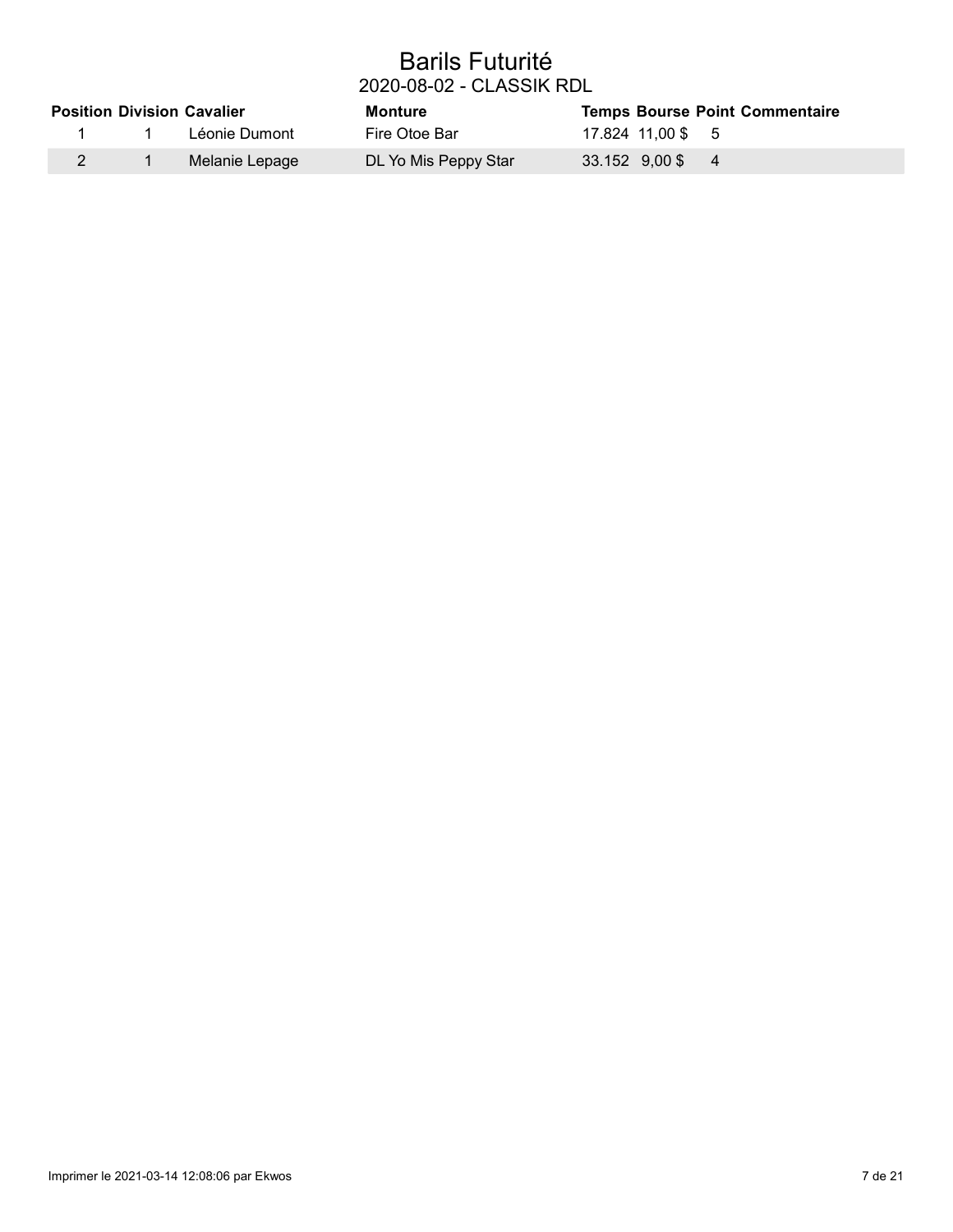# Jackpot Barils 14-18 ans

2020-08-01 - CLASSIK RDL

|                |                | <b>Position Division Cavalier</b> | <b>Monture</b>               |                     | <b>Temps Bourse Point Commentaire</b> |
|----------------|----------------|-----------------------------------|------------------------------|---------------------|---------------------------------------|
| 1              | 1              | Jade Tremblay                     | Cash ta Fling                | 16.684 76,00 \$     | 5                                     |
| $\overline{2}$ | $\mathbf 1$    | <b>Bastien Landry</b>             | <b>IVORY COVERGIRL</b>       | 16.857 65,00 \$     | $\overline{4}$                        |
| 3              | 1              | Alycia Pelletier                  | <b>FAY DAY FIRST</b>         | 17.144 54,00 \$     | 3                                     |
| 1              | $\overline{2}$ | <b>Taly Picard</b>                | Fast moons gold              | 17.731 49,00 \$     | 5                                     |
| $\overline{2}$ | $\overline{2}$ | Mégane Landry                     | Zippo pine redford           | 17.864 27,00 \$     | $\overline{4}$                        |
| 3              | $\overline{2}$ | Meagan Laferrière                 | Dry doc Racer                | 18.066 0,00 \$      | 3                                     |
| $\overline{4}$ | $\overline{2}$ | <b>Audrey Chenard</b>             | FF Hot Wheels                | 18.124 0,00 \$      | $\overline{2}$                        |
| 5              | $\overline{2}$ | Alyson Bouchard                   | WHITE SOX                    | 18.153 0,00 \$      | 1                                     |
| 6              | $\overline{2}$ | Alyson Bouchard                   | <b>SHELBY</b>                | 18.404 0,00 \$      | $\overline{0}$                        |
| 7              | $\overline{2}$ | Maya Ouellet                      | Bay mignone Air Force        | 18.406 0,00 \$      | 0                                     |
| 8              | $\overline{2}$ | <b>Allison Hamilton</b>           | Magic Delta                  | 18.426 0,00 \$      | $\pmb{0}$                             |
| 9              | $\overline{2}$ | <b>Justine Sirois</b>             | Charly Belfegor              | $0,00$ \$<br>19.094 | 0                                     |
| 10             | 2              | Jessie Malenfant                  | <b>Rip Current</b>           | 19.134 0,00 \$      | $\mathbf 0$                           |
| 11             | 2              | <b>Brittany Sirois</b>            | Amazing fireball             | $0,00$ \$<br>19.749 | $\mathbf 0$                           |
| 12             | $\overline{2}$ | Jade Tremblay                     | The Deal                     | $0,00$ \$           | $\mathbf 0$                           |
| 13             | $\overline{2}$ | Josée - Alyson Cyr                | Hello Stoli                  | $0,00$ \$           | $\mathbf 0$                           |
| 14             | $\overline{2}$ | <b>Alycia Pelletier</b>           | <b>MDC's Dark Revelation</b> | $0,00$ \$           | 0                                     |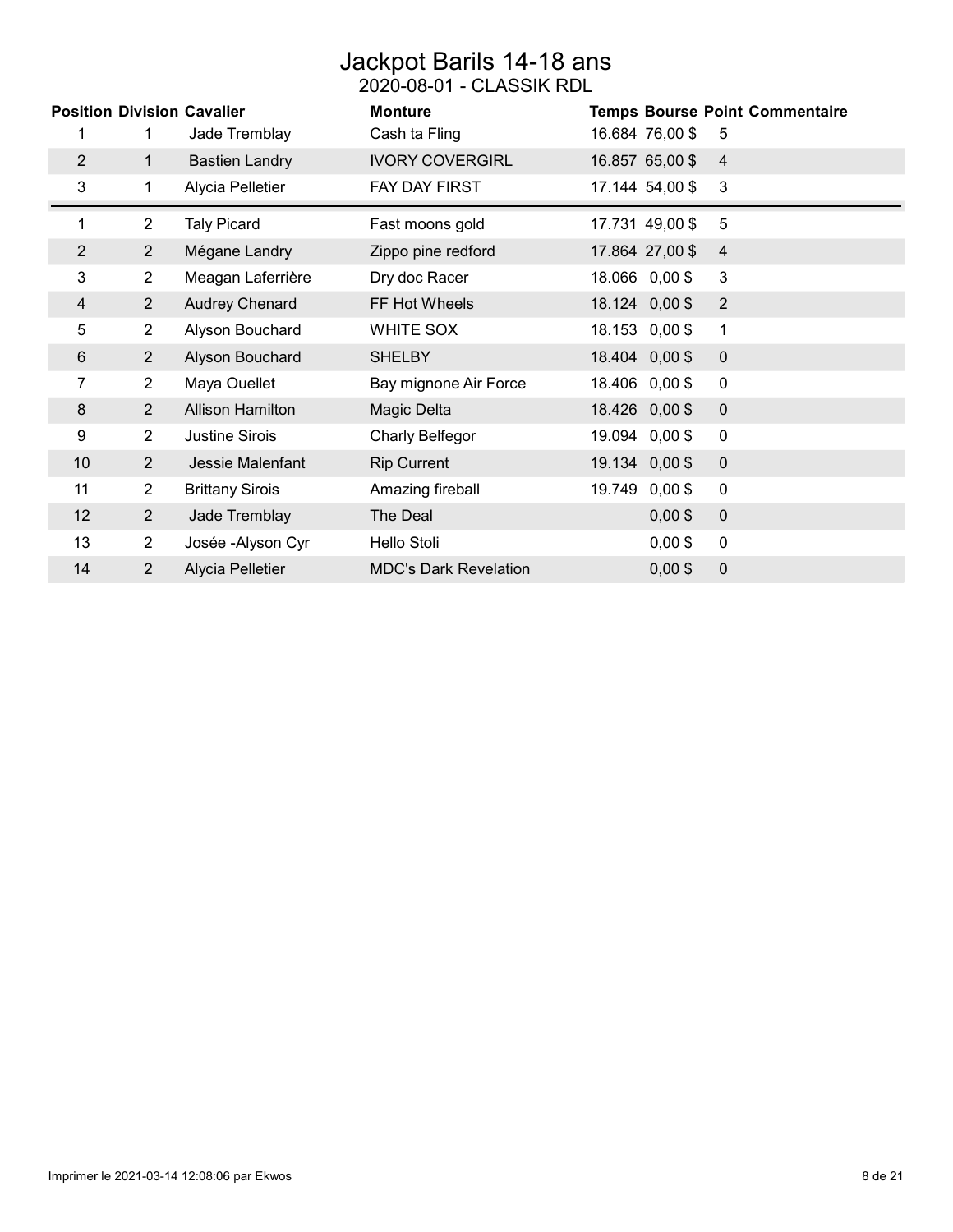# GP Barils Jeunes 3D

2020-08-02 - CLASSIK RDL

|                | <b>Position Division Cavalier</b> |                          | <b>Monture</b>               |       |                 |                  | <b>Temps Bourse Point Commentaire</b> |
|----------------|-----------------------------------|--------------------------|------------------------------|-------|-----------------|------------------|---------------------------------------|
| 1              | 1                                 | <b>Bastien Landry</b>    | <b>IVORY COVERGIRL</b>       |       | 16.424 77,00 \$ | 0                |                                       |
| $\overline{2}$ | $\mathbf{1}$                      | Alycia Pelletier         | FAY DAY FIRST                |       | 16.876 72,00 \$ | $\mathbf 0$      |                                       |
| 3              | 1                                 | Jade Tremblay            | Cash ta Fling                |       | 16.966 43,00 \$ | $\mathbf 0$      |                                       |
| 4              | $\mathbf{1}$                      | <b>Taly Picard</b>       | Fast moons gold              |       | 17.052 34,00 \$ | $\mathbf 0$      |                                       |
| 5              | 1                                 | Mégane Landry            | Zippo pine redford           |       | 17.348 0,00 \$  | $\mathbf 0$      |                                       |
| 1              | $\overline{2}$                    | Alycia Pelletier         | <b>MDC's Dark Revelation</b> |       | 17.564 67,00 \$ | $\mathbf 0$      |                                       |
| $\overline{2}$ | $\overline{2}$                    | Chloé Caron              | <b>First Boxe Elder</b>      |       | 17.659 58,00 \$ | $\mathbf 0$      |                                       |
| 3              | $\overline{2}$                    | Audrey Chenard           | FF Hot Wheels                |       | 17.751 38,00 \$ | $\mathbf 0$      |                                       |
| 4              | $\overline{2}$                    | Alyson Bouchard          | <b>WHITE SOX</b>             |       | 17.813 0,00 \$  | $\mathbf 0$      |                                       |
| 5              | $\overline{2}$                    | Maya Ouellet             | Bay mignone Air Force        |       | 17.828 0,00 \$  | $\mathbf 0$      |                                       |
| 6              | $\overline{2}$                    | Jessie Malenfant         | <b>Rip Current</b>           |       | 18.092 0,00 \$  | $\mathbf 0$      |                                       |
| 7              | $\overline{2}$                    | Meggy Robichaud          | My Amazing Flame             |       | 18.199 0,00 \$  | 0                |                                       |
| 8              | $\overline{2}$                    | <b>Allison Hamilton</b>  | Magic Delta                  |       | 18.279 0,00 \$  | $\boldsymbol{0}$ |                                       |
| $\mathbf 1$    | $\mathbf{3}$                      | Alyson Bouchard          | <b>SHELBY</b>                |       | 18.425 58,00 \$ | $\mathbf 0$      |                                       |
| $\overline{2}$ | 3                                 | Chloé Caron              | LP Docs King Leo             |       | 18.681 34,00 \$ | $\mathbf 0$      |                                       |
| 3              | $\mathfrak{B}$                    | Casey Michaud            | Twister                      |       | 19.194 0,00 \$  | $\mathbf 0$      |                                       |
| 4              | 3                                 | Frédérique Isabel        | Bourrasque                   |       | 19.462 0,00 \$  | 0                |                                       |
| 5              | $\mathbf{3}$                      | <b>Justine Sirois</b>    | <b>Charly Belfegor</b>       |       | 19.899 0,00 \$  | $\mathbf 0$      |                                       |
| 6              | 3                                 | Amélya Pesant            | Swiffer                      |       | 20.198 0,00 \$  | $\mathbf 0$      |                                       |
| 7              | $\mathbf{3}$                      | Youri Malenfant          | Smoothy Splash               | 20.24 | $0,00$ \$       | $\pmb{0}$        |                                       |
| 8              | 3                                 | Josée - Alyson Cyr       | Hello Stoli                  |       | 20.582 0,00 \$  | $\pmb{0}$        |                                       |
| 9              | $\mathfrak{Z}$                    | Édith Boucher            | Alizée Gonzalez              |       | 20.817 0,00 \$  | $\mathbf 0$      |                                       |
| 10             | 3                                 | Anya Bouchard            | <b>SIA</b>                   |       | 24.907 0,00 \$  | $\mathbf 0$      |                                       |
| 11             | $\mathbf{3}$                      | Jade Tremblay            | The Deal                     |       | $0,00$ \$       | $\mathbf 0$      |                                       |
| 12             | 3                                 | Rosalie Hétu             | Makika Fancy Remix           |       | $0,00$ \$       | $\mathbf 0$      |                                       |
| 13             | $\mathfrak{B}$                    | Alexanne Lefrançois      | Whisky Joe                   |       | $0,00$ \$       | $\mathbf 0$      |                                       |
| 14             | 3                                 | Meagan Laferrière        | Dry doc Racer                |       | $0,00$ \$       | $\mathbf 0$      |                                       |
| 15             | 3                                 | <b>Emily Marcouiller</b> | <b>Chubble Maker</b>         |       | $0,00$ \$       | 0                |                                       |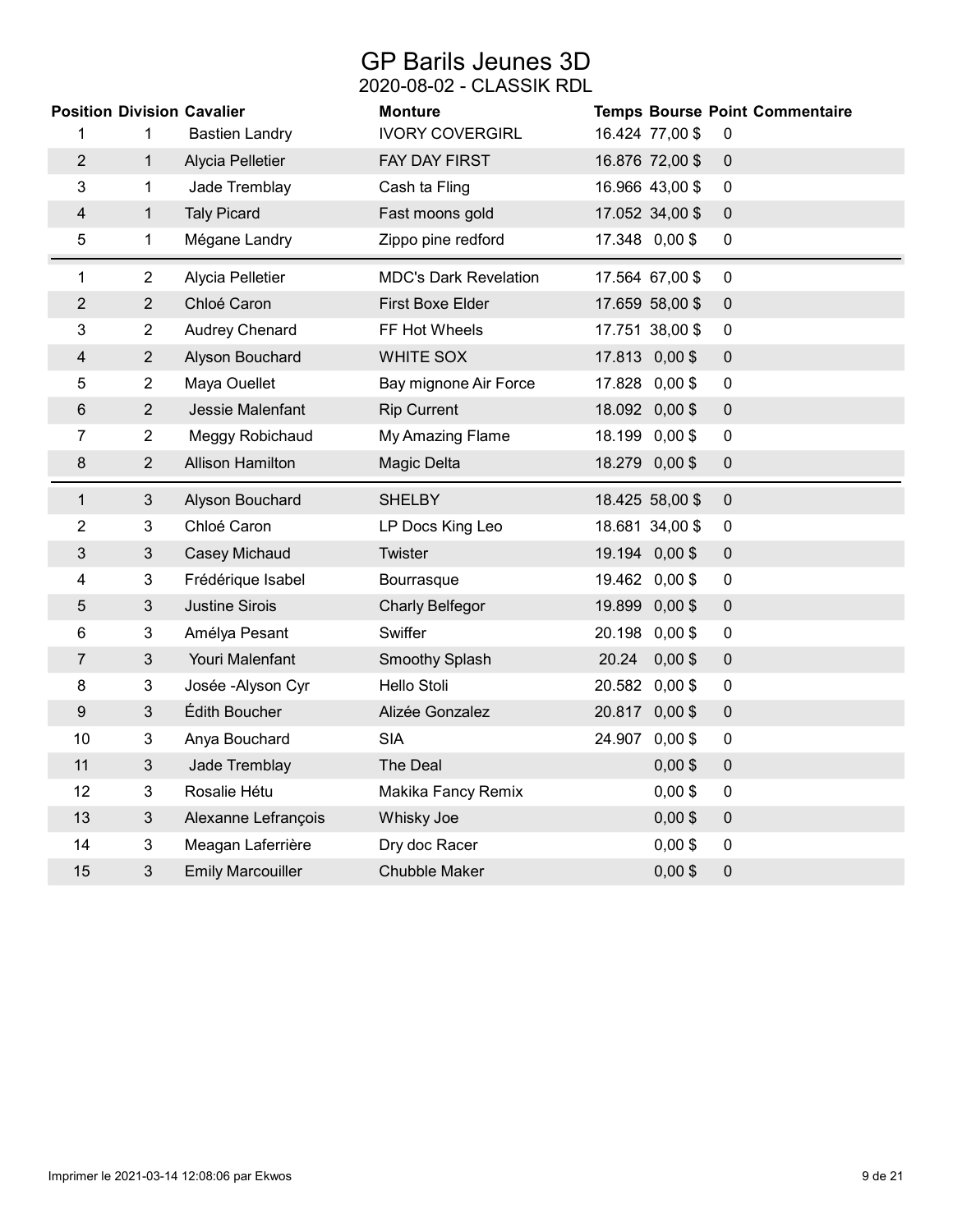### Jackpot Aller Retour Jeunes 2020-08-01 - CLASSIK RDL

|                |                | <b>Position Division Cavalier</b> | <b>Monture</b>               |        |                | <b>Temps Bourse Point Commentaire</b> |
|----------------|----------------|-----------------------------------|------------------------------|--------|----------------|---------------------------------------|
| 1              | 1              | Alycia Pelletier                  | <b>FAY DAY FIRST</b>         |        | 8.468 87,00 \$ | 5                                     |
| $\overline{2}$ | $\mathbf{1}$   | Jade Tremblay                     | The Deal                     | 8.571  | 74,00\$        | $\overline{4}$                        |
| 3              | $\mathbf 1$    | Alyson Bouchard                   | <b>WHITE SOX</b>             | 8.806  | 62,00\$        | 3                                     |
| 4              | 1              | Mégane Landry                     | Zippo pine redford           | 8.851  | $0,00$ \$      | $\overline{2}$                        |
| 1              | $\overline{2}$ | Maika Lavoie                      | <b>JUMPET</b>                | 8.996  | 56,00 \$       | 5                                     |
| 2              | $\overline{2}$ | Chloé Caron                       | First Boxe Elder             | 9.18   | 31,00\$        | 4                                     |
| 3              | $\overline{2}$ | <b>Taly Picard</b>                | Fast moons gold              | 9.185  | $0,00$ \$      | 3                                     |
| 4              | $\overline{2}$ | <b>Audrey Chenard</b>             | FF Hot Wheels                | 9.277  | $0,00$ \$      | $\overline{2}$                        |
| 5              | $\overline{2}$ | Alycia Pelletier                  | <b>MDC's Dark Revelation</b> | 9.376  | $0,00$ \$      | $\mathbf{1}$                          |
| 6              | $\overline{2}$ | Chloé Caron                       | LP Docs King Leo             | 9.644  | $0,00$ \$      | $\mathbf 0$                           |
| 7              | $\overline{2}$ | Youri Malenfant                   | Smoothy Splash               | 9.727  | $0,00$ \$      | $\mathbf 0$                           |
| 8              | 2              | Alexanne Lefrançois               | Whisky Joe                   | 9.909  | $0,00$ \$      | 0                                     |
| 9              | $\overline{2}$ | Rosalie Hétu                      | Makika Fancy Remix           | 10.675 | $0,00$ \$      | $\mathbf 0$                           |
| 10             | $\overline{2}$ | Océane Lavoie                     | Kaya                         | 11.04  | $0,00$ \$      | 0                                     |
| 11             | $\overline{2}$ | Alyson Bouchard                   | <b>SHELBY</b>                | 11.872 | $0,00$ \$      | $\mathbf 0$                           |
| 12             | $\overline{2}$ | Anya Bouchard                     | <b>SIA</b>                   | 12.069 | $0,00$ \$      | $\mathbf 0$                           |
| 13             | $\overline{2}$ | <b>Brittany Sirois</b>            | Amazing fireball             |        | $0,00$ \$      | $\pmb{0}$                             |
| 14             | $\overline{2}$ | Amélya Pesant                     | Swiffer                      |        | $0,00$ \$      | 0                                     |
| 15             | $\overline{2}$ | Maya Ouellet                      | Bay mignone Air Force        |        | $0,00$ \$      | $\mathbf 0$                           |
| 16             | $\overline{2}$ | Jessie Malenfant                  | <b>Rip Current</b>           |        | $0,00$ \$      | $\pmb{0}$                             |
| 17             | 2              | <b>Justine Sirois</b>             | Charly Belfegor              |        | $0,00$ \$      | $\boldsymbol{0}$                      |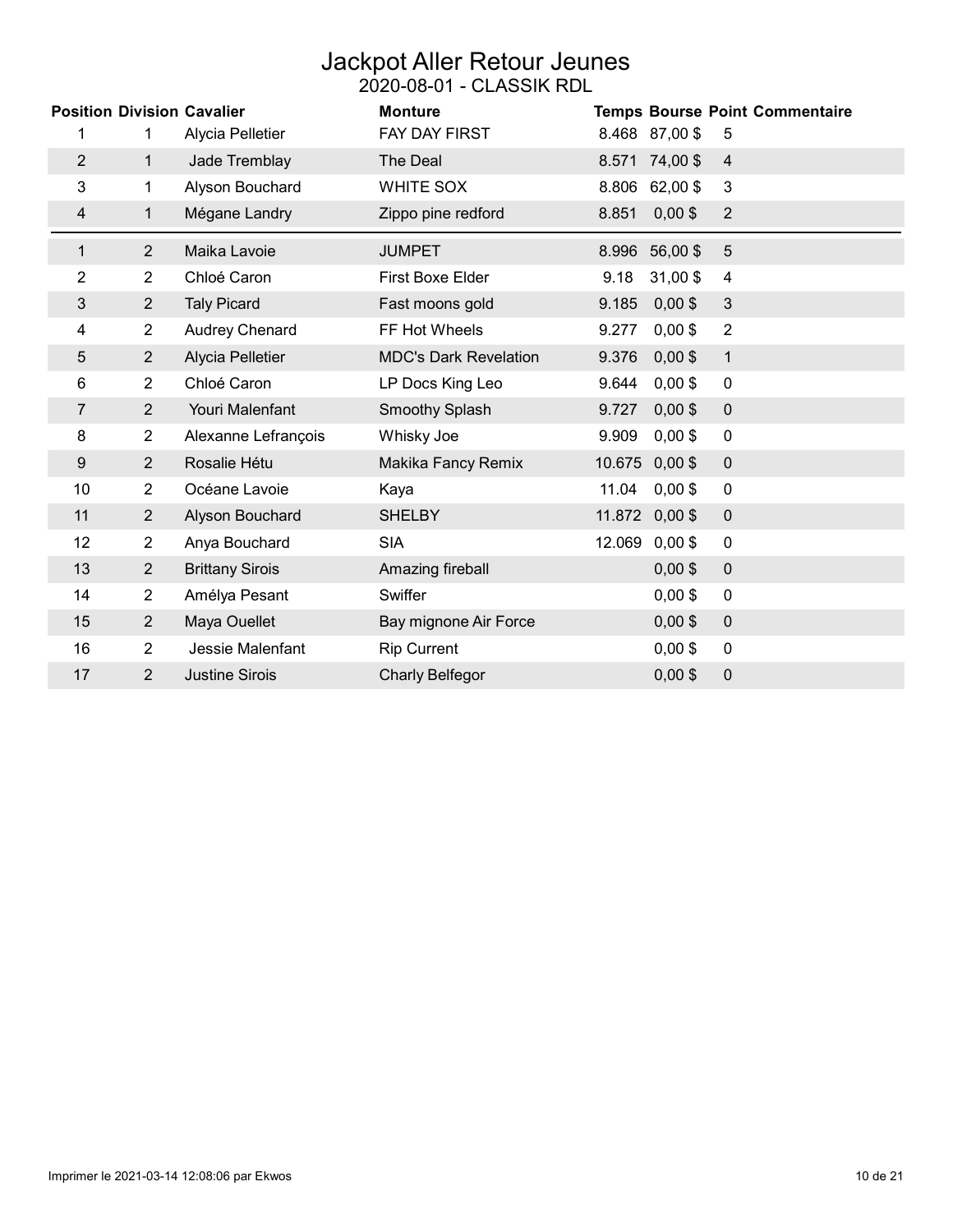### GP Barils Barils adultes 3D 2020-08-02 - CLASSIK RDL

|                |                | <b>Position Division Cavalier</b> | <b>Monture</b>            |        |                  | Temps Bourse Point Commentaire |
|----------------|----------------|-----------------------------------|---------------------------|--------|------------------|--------------------------------|
| 1              | 1              | <b>Tony Landry</b>                | <b>IVORY COVERGIRL</b>    |        | 16.241 142,00 \$ | 0                              |
| $\overline{2}$ | $\mathbf 1$    | Keven Charest Beaulieu            | <b>Cougars Pistol</b>     |        | 16.625 134,00 \$ | $\mathbf 0$                    |
| 3              | $\mathbf 1$    | Marc André Grondin                | HS Victory No Teasin      |        | 16.732 80,00 \$  | $\mathbf 0$                    |
| $\overline{4}$ | $\mathbf{1}$   | <b>Bastien Landry</b>             | <b>MISS FORMAL DASH</b>   |        | 16.823 62,00 \$  | $\pmb{0}$                      |
| 5              | 1              | Serge Grondin                     | THE HEART                 | 16.833 | $0,00$ \$        | $\mathbf 0$                    |
| 6              | $\mathbf 1$    | <b>Manon D'Amours</b>             | ALL AMERICAN PEACH        | 16.875 | $0,00$ \$        | $\mathbf 0$                    |
| 7              | 1              | <b>CATHERINE MIOUSSE</b>          | Courageous Dream          | 16.94  | $0,00$ \$        | $\mathbf 0$                    |
| 8              | $\mathbf{1}$   | <b>Tony Landry</b>                | <b>EASY TYSON LADY</b>    | 16.954 | $0,00$ \$        | $\pmb{0}$                      |
| 9              | 1              | <b>Francis Viel</b>               | Lady Boulet               | 17.006 | $0,00$ \$        | $\mathbf 0$                    |
| 10             | $\mathbf{1}$   | Laura Noel                        | Dry doc Racer             | 17.063 | $0,00$ \$        | $\pmb{0}$                      |
| 11             | $\mathbf{1}$   | Nancy Pouliot                     | Breakaway Bashka          | 17.168 | $0,00$ \$        | 0                              |
| 1              | $\overline{2}$ | Naomy Albert                      | <b>AMAZING SPIRIT</b>     |        | 17.274 125,00 \$ | $\pmb{0}$                      |
| 2              | $\overline{2}$ | Léonie Dumont                     | <b>HS Sexy Bully</b>      |        | 17.382 107,00 \$ | $\mathbf 0$                    |
| 3              | $\overline{2}$ | Mélyna Marquis                    | Kalypso                   |        | 17.396 71,00 \$  | $\mathbf 0$                    |
| $\overline{4}$ | $\overline{2}$ | Julien Paquet                     | <b>Good N Sweet Fire</b>  |        | 17.502 0,00 \$   | $\mathbf 0$                    |
| 5              | $\overline{2}$ | Alexandra Soucy                   | <b>Glorie For Yankee</b>  |        | 17.546 0,00 \$   | $\pmb{0}$                      |
| 6              | $\overline{2}$ | <b>MATHIEU SAVOIE</b>             | Dashin'N Screamin         |        | 17.562 0,00 \$   | $\pmb{0}$                      |
| 7              | $\overline{2}$ | Jessika Beaulieu                  | Showdown Top Motion       |        | 17.722 0,00 \$   | 0                              |
| 1              | 3              | Marjorie Talbot                   | LUCK A CHANCE             |        | 18.698 107,00 \$ | $\mathbf 0$                    |
| 2              | 3              | Keliane Taillon                   | <b>River Storm Jewels</b> |        | 18.747 62,00 \$  | $\mathbf 0$                    |
| 3              | 3              | David Langlois                    | SPARKLING JAC             | 18.756 | $0,00$ \$        | $\mathbf 0$                    |
| $\overline{4}$ | $\mathfrak{Z}$ | <b>CATHERINE MIOUSSE</b>          | STOP AND DASH MAN         | 18.818 | $0,00$ \$        | $\mathbf 0$                    |
| 5              | 3              | léana Jean                        | <b>Rubis</b>              |        | 19.814 0,00 \$   | $\mathbf 0$                    |
| 6              | $\mathbf{3}$   | <b>Kristina Durette</b>           | SPARKLING JAC             |        | 19.886 0,00 \$   | $\pmb{0}$                      |
| 7              | 3              | SYLVAIN PAQUET                    | Quedow Play Girl          |        | 20.226 0,00 \$   | 0                              |
| 8              | 3              | Cassandra Simard                  | Can Get a Funny Roll      |        | 21.875 0,00 \$   | 0                              |
| 9              | $\overline{3}$ | Élodie Bouchard                   | lady Rosie                |        | 34.514 0,00 \$   | 0                              |
| 10             | $\mathfrak{Z}$ | Elisabeth Asselin                 | SMOKE N RUNAWAY           |        | $0,00$ \$        | $\pmb{0}$                      |
| 11             | 3              | Marjorie Talbot                   | SPIRIT HOLLYWOOD TAC      |        | $0,00$ \$        | 0                              |
| 12             | 3              | Melanie Thibault                  | <b>MT Channing</b>        |        | $0,00$ \$        | $\pmb{0}$                      |
| 13             | $\overline{3}$ | Sharlie Pelletier                 | Chubby                    |        | $0,00$ \$        | 0                              |
| 14             | 3              | Éric Caron                        | First Boxe Elder          |        | $0,00$ \$        | 0                              |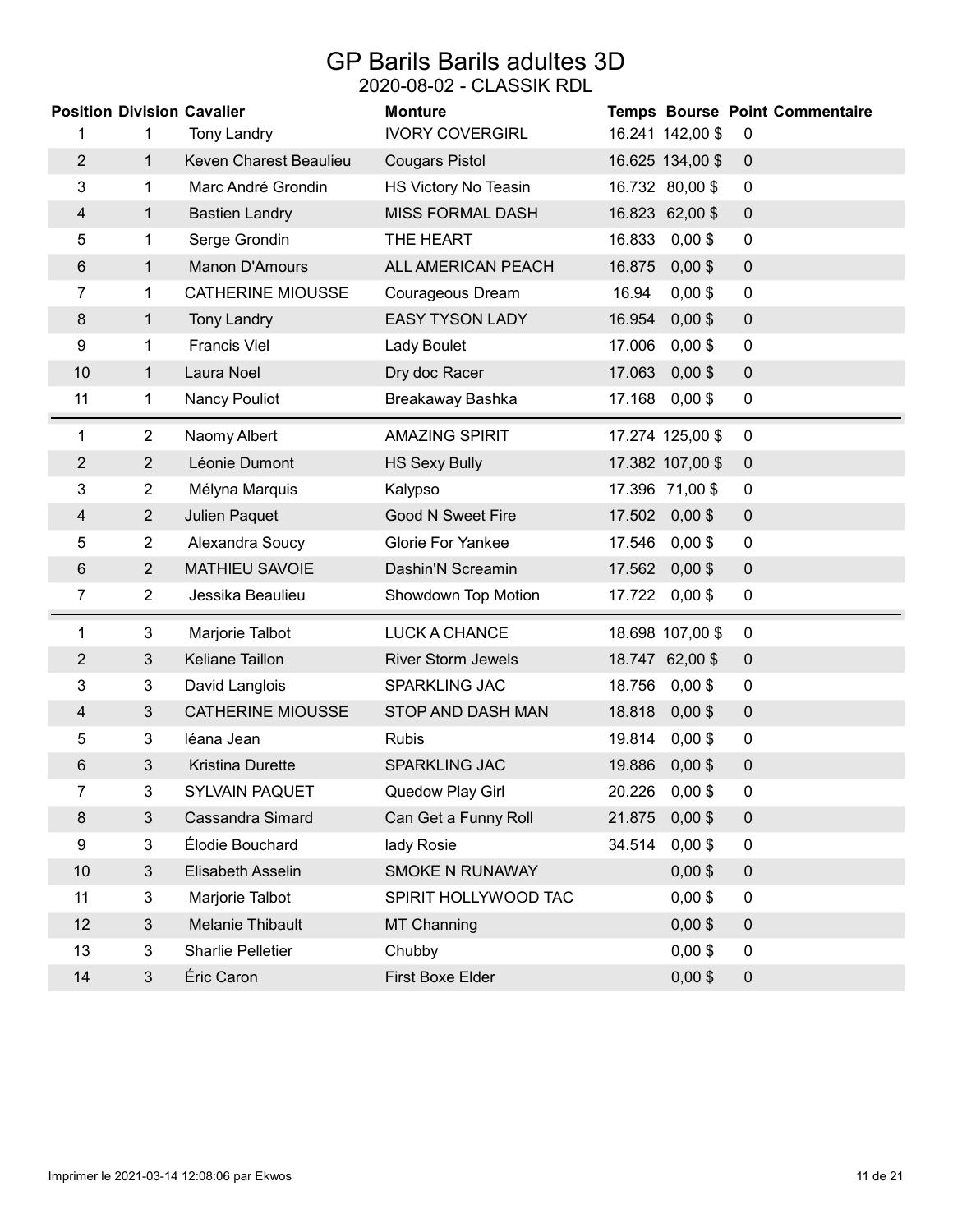# Jackpot Slalom Jeunes

#### 2020-08-01 - CLASSIK RDL

|              |                | <b>Position Division Cavalier</b> | <b>Monture</b>        |                     | <b>Temps Bourse Point Commentaire</b> |
|--------------|----------------|-----------------------------------|-----------------------|---------------------|---------------------------------------|
|              | 1.             | <b>Taly Picard</b>                | Fast moons gold       | 25.328 89,00 \$     | - 5                                   |
| 2            | 1.             | Alyson Bouchard                   | WHITE SOX             | 26.19 76,00 \$      | $\overline{4}$                        |
| $\mathbf{1}$ | $\overline{2}$ | Chloé Caron                       | LP Docs King Leo      | 27.67 41,00 \$      | -5                                    |
| 2            | $\overline{2}$ | Alyson Bouchard                   | <b>SHELBY</b>         | 28.876 23,00 \$     | $\overline{4}$                        |
| 3            | 2              | Océane Lavoie                     | Kaya                  | 29.708 0,00 \$      | 3                                     |
| 4            | $\overline{2}$ | Rosalie Hétu                      | Makika Fancy Remix    | $0,00$ \$<br>29.8   | $\overline{2}$                        |
| 5            | $\overline{2}$ | Jessie Malenfant                  | <b>Rip Current</b>    | 30.601 0,00 \$      | $\mathbf{1}$                          |
| 6            | $\overline{2}$ | Anya Bouchard                     | <b>SIA</b>            | 33.251<br>$0,00$ \$ | $\mathbf 0$                           |
| 7            | 2              | Édith Boucher                     | Alizée Gonzalez       | $0,00$ \$           | $\mathbf 0$                           |
| 8            | $\overline{2}$ | Amélya Pesant                     | Swiffer               | $0,00$ \$           | $\mathbf 0$                           |
| 9            | $\overline{2}$ | Youri Malenfant                   | <b>Smoothy Splash</b> | $0,00$ \$           | $\mathbf 0$                           |
| 10           | 2              | Justine Sirois                    | Charly Belfegor       | $0,00$ \$           | $\mathbf 0$                           |
| 11           | $\overline{2}$ | Maika Lavoie                      | <b>JUMPET</b>         | $0,00$ \$           | $\overline{0}$                        |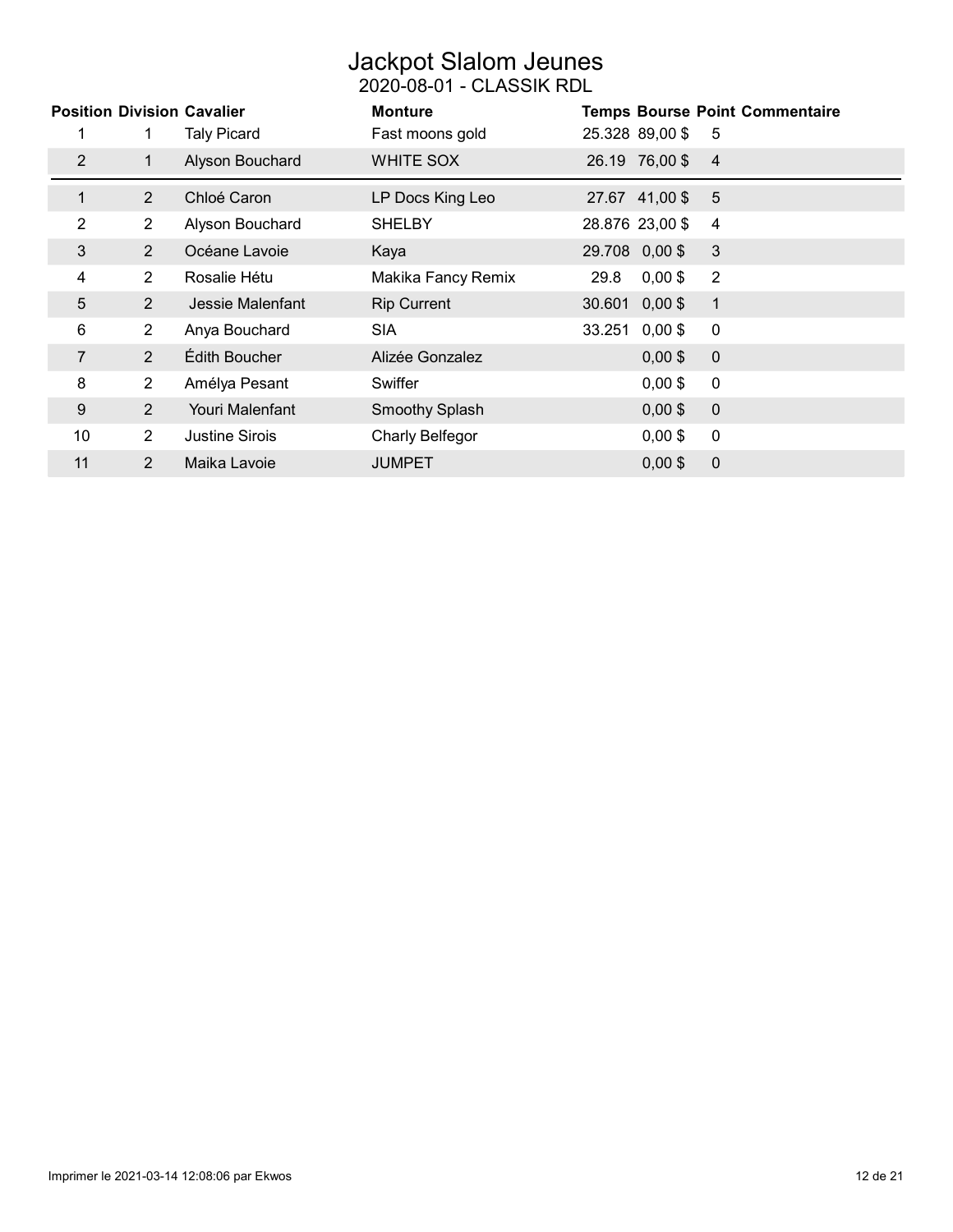### GP Slalom open 3D 2020-08-02 - CLASSIK RDL

|                |                | <b>Position Division Cavalier</b> | <b>Monture</b>            |        |                  | <b>Temps Bourse Point Commentaire</b> |
|----------------|----------------|-----------------------------------|---------------------------|--------|------------------|---------------------------------------|
| 1              | 1              | <b>Francis Viel</b>               | Lady Boulet               |        | 22.922 56,00 \$  | 0                                     |
| $\overline{2}$ | $\mathbf{1}$   | <b>Bastien Landry</b>             | <b>MISS FORMAL DASH</b>   |        | 23.018 53,00 \$  | $\mathbf 0$                           |
| 3              | 1.             | <b>Tony Landry</b>                | <b>EASY TYSON LADY</b>    |        | 23.316 32,00 \$  | $\mathbf 0$                           |
| 4              | 1              | Marc André Grondin                | HS Victory No Teasin      |        | 23.539 25,00 \$  | $\mathbf 0$                           |
| 1              | $\overline{2}$ | <b>Taly Picard</b>                | Fast moons gold           |        | 24.122 119,00 \$ | $\overline{0}$                        |
| 1              | 3              | Jessika Beaulieu                  | Showdown Top Motion       |        | 27.868 42,00 \$  | $\mathbf 0$                           |
| 2              | 3              | Jessie Malenfant                  | <b>Rip Current</b>        |        | 28.545 25,00 \$  | $\mathbf 0$                           |
| 3              | 3              | Chloé Caron                       | LP Docs King Leo          | 28.676 | $0,00$ \$        | $\mathbf 0$                           |
| 4              | 3              | Alyson Bouchard                   | WHITE SOX                 | 28.808 | $0,00$ \$        | $\mathbf 0$                           |
| 5              | $\mathfrak{B}$ | Marjorie Talbot                   | SPIRIT HOLLYWOOD TAC      | 29.012 | $0,00$ \$        | $\mathbf 0$                           |
| 6              | 3              | Marie Helene Cloutier             | Smoothy Splash            | 29.303 | $0,00$ \$        | $\mathbf 0$                           |
| 7              | 3              | Marjorie Talbot                   | <b>LUCK A CHANCE</b>      | 29.399 | $0,00$ \$        | $\mathbf 0$                           |
| 8              | 3              | Anya Bouchard                     | <b>SIA</b>                | 33.886 | $0,00$ \$        | $\pmb{0}$                             |
| 9              | 3              | <b>SYLVAIN PAQUET</b>             | Quedow Play Girl          |        | $0,00$ \$        | $\mathbf 0$                           |
| 10             | 3              | Keliane Taillon                   | <b>River Storm Jewels</b> |        | $0,00$ \$        | $\mathbf 0$                           |
| 11             | 3              | Alyson Bouchard                   | <b>SHELBY</b>             |        | $0,00$ \$        | $\mathbf 0$                           |
| 12             | 3              | Serge Grondin                     | THE HEART                 |        | $0,00$ \$        | $\mathbf 0$                           |
| 13             | 3              | Édith Boucher                     | Alizée Gonzalez           |        | $0,00$ \$        | $\mathbf 0$                           |
| 14             | 3              | Amélya Pesant                     | Swiffer                   |        | $0,00$ \$        | $\mathbf 0$                           |
| 15             | 3              | Alexandra Soucy                   | <b>Glorie For Yankee</b>  |        | $0,00$ \$        | $\mathbf 0$                           |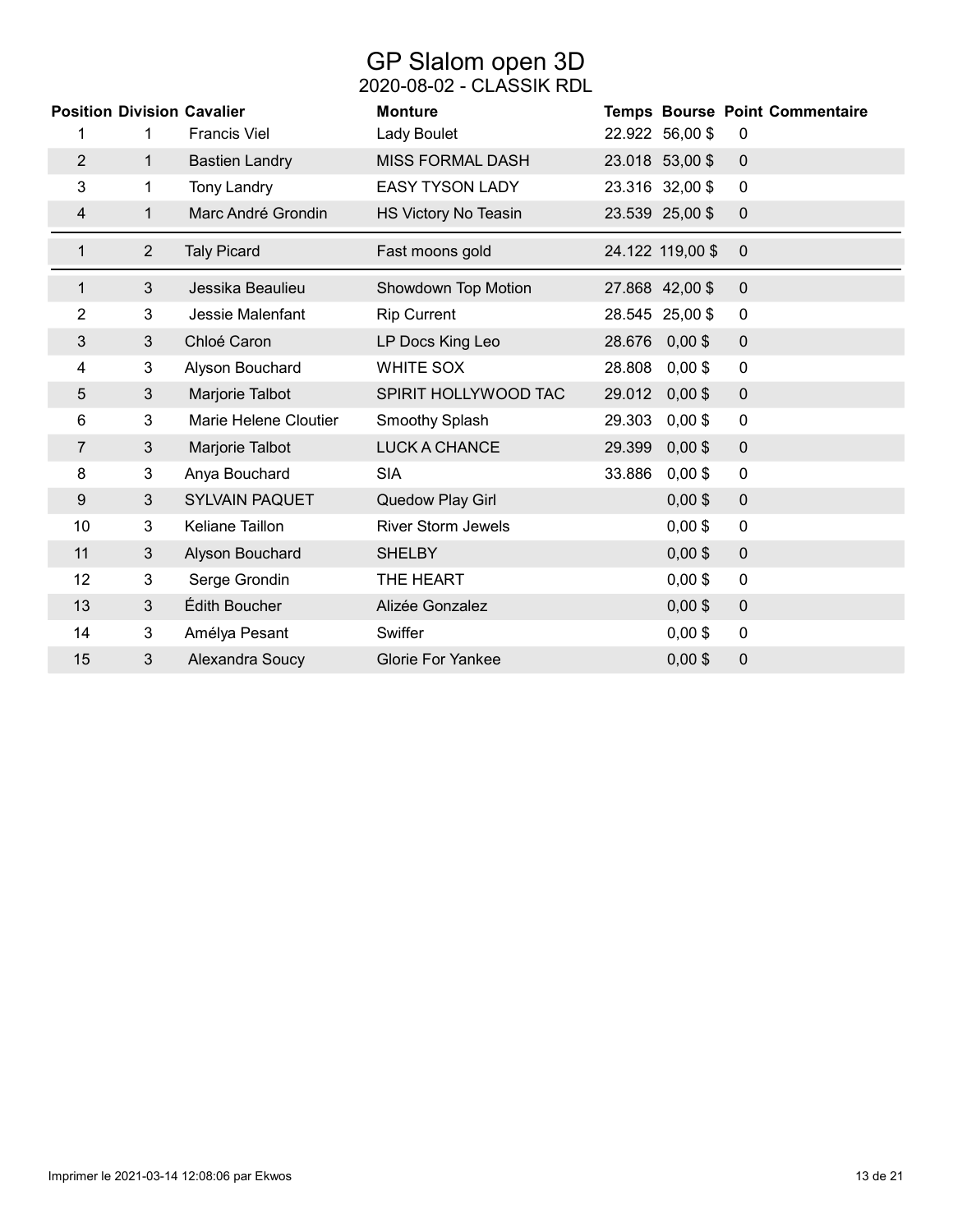# Jackpot Slalom Adulte

2020-08-01 - CLASSIK RDL

|                |                | <b>Position Division Cavalier</b> | <b>Monture</b>            |                 | <b>Temps Bourse Point Commentaire</b> |
|----------------|----------------|-----------------------------------|---------------------------|-----------------|---------------------------------------|
|                | 1              | <b>Francis Viel</b>               | Lady Boulet               | 22.027 67,00 \$ | 5                                     |
| 2              | $\mathbf{1}$   | <b>Bastien Landry</b>             | <b>MISS FORMAL DASH</b>   | 22.169 58,00 \$ | $\overline{4}$                        |
| 3              | 1              | <b>Tony Landry</b>                | <b>EASY TYSON LADY</b>    | 22.303 48,00 \$ | 3                                     |
|                | $\overline{2}$ | Serge Grondin                     | THE HEART                 | 24.697 43,00 \$ | 5                                     |
| $\overline{2}$ | $\overline{2}$ | Keliane Taillon                   | <b>River Storm Jewels</b> | 26.809 24,00 \$ | $\overline{4}$                        |
| 3              | $\overline{2}$ | <b>SYLVAIN PAQUET</b>             | Quedow Play Girl          | 29.121 0,00 \$  | 3                                     |
| 4              | $\overline{2}$ | Megane Turcotte                   | <b>SEA BRIGHT DUSK</b>    | 29.228 0,00 \$  | 2                                     |
| 5              | $\overline{2}$ | Marjorie Talbot                   | LUCK A CHANCE             | 29.232 0,00 \$  | 1                                     |
| 6              | $2^{\circ}$    | Jessika Beaulieu                  | Showdown Top Motion       | 29.572 0,00 \$  | $\mathbf 0$                           |
| 7              | $\overline{2}$ | Marie Helene Cloutier             | Smoothy Splash            | 37.186 0,00 \$  | $\mathbf 0$                           |
| 8              | $2^{\circ}$    | Marjorie Talbot                   | SPIRIT HOLLYWOOD TAC      | $0,00$ \$       | $\mathbf 0$                           |
| 9              | $\overline{2}$ | Marc André Grondin                | HS Victory No Teasin      | $0,00$ \$       | 0                                     |
| 10             | $\overline{2}$ | <b>Christian Hetu</b>             | Marisa Jazz Fire          | $0,00$ \$       | $\mathbf 0$                           |
| 11             | $\overline{2}$ | Alexandra Soucy                   | <b>Glorie For Yankee</b>  | $0,00$ \$       | $\mathbf 0$                           |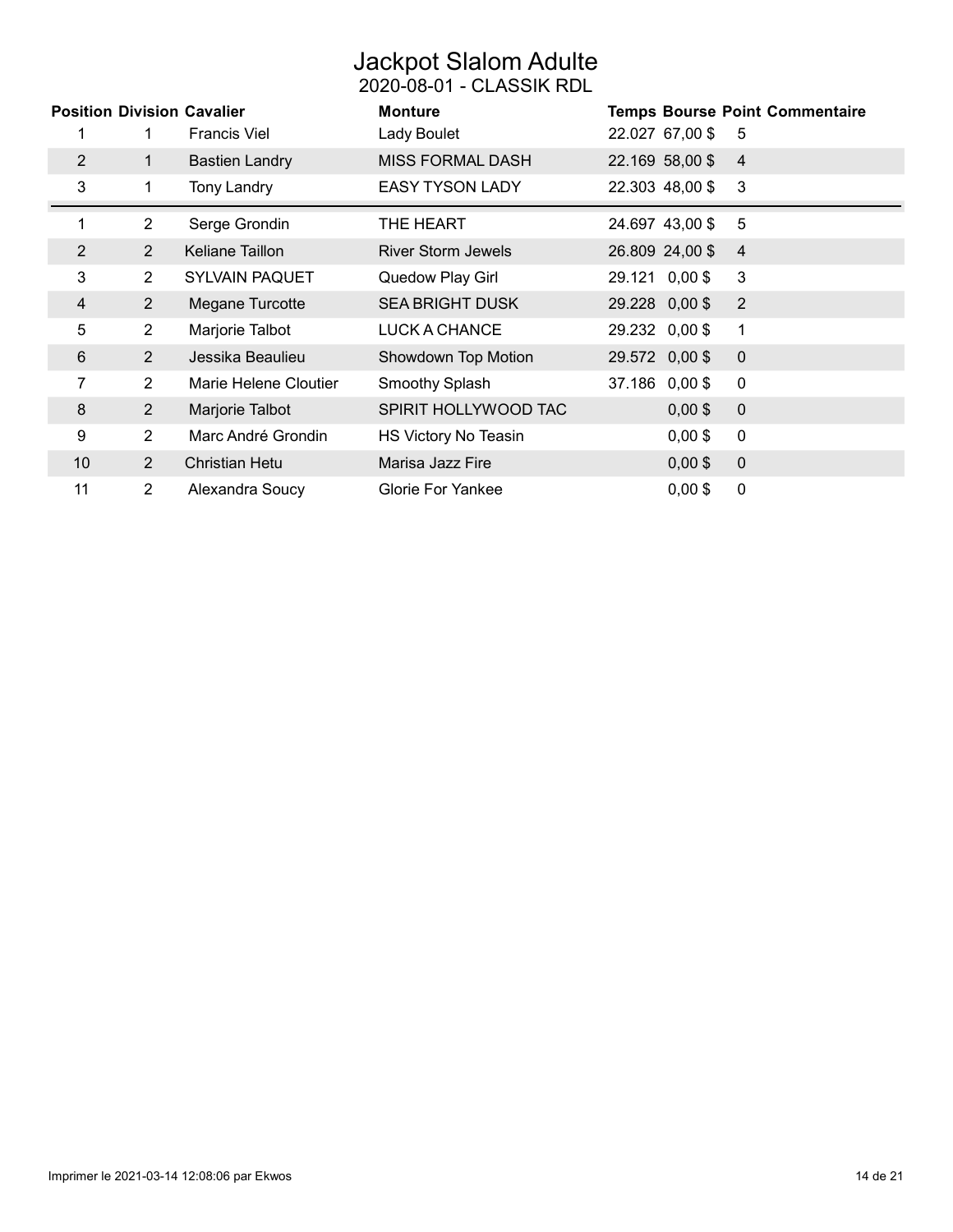# GP Tour 2D 2020-08-02 - CLASSIK RDL

|                |                | <b>Position Division Cavalier</b> | <b>Monture</b>            |                 |               | <b>Temps Bourse Point Commentaire</b> |
|----------------|----------------|-----------------------------------|---------------------------|-----------------|---------------|---------------------------------------|
|                |                | Elisabeth Asselin                 | Long Night                | 8.641 77,00 \$  |               | 0                                     |
| $\overline{2}$ | $\mathbf{1}$   | Chloé Caron                       | LP Docs King Leo          |                 | 8.66 60,00 \$ | $\mathbf 0$                           |
| 3              | $\mathbf 1$    | Éric Caron                        | First Boxe Elder          | 8.745 46,00 \$  |               | 0                                     |
| 4              | 1              | Elisabeth Asselin                 | <b>SMOKE N RUNAWAY</b>    | 8.926           | $0,00$ \$     | 0                                     |
| 5              | 1.             | <b>Emily Marcouiller</b>          | Chubble Maker             | 8.98            | $0,00$ \$     | 0                                     |
| 1              | $\overline{2}$ | Christian Hetu                    | Marisa Jazz Fire          | 9.248 43,00 \$  |               | 0                                     |
| $\overline{2}$ | $\overline{2}$ | Cassandra Simard                  | Can Get a Funny Roll      | $9.264$ 14,00\$ |               | $\mathbf 0$                           |
| 3              | $\overline{2}$ | Alyson Bouchard                   | <b>SHELBY</b>             | 9.279           | $0,00$ \$     | 0                                     |
| 4              | $\overline{2}$ | Mélyna Marquis                    | Kalypso                   | 9.405           | $0,00$ \$     | $\mathbf 0$                           |
| 5              | $\overline{2}$ | Keliane Taillon                   | <b>River Storm Jewels</b> | 9.586           | $0,00$ \$     | $\mathbf 0$                           |
| 6              | $\overline{2}$ | léana Jean                        | <b>Rubis</b>              | 9.642           | $0,00$ \$     | $\mathbf 0$                           |
| 7              | $\overline{2}$ | Anya Bouchard                     | <b>SIA</b>                | 12.391          | $0,00$ \$     | 0                                     |
| 8              | $\overline{2}$ | Marjorie Talbot                   | SPIRIT HOLLYWOOD TAC      |                 | $0,00$ \$     | $\boldsymbol{0}$                      |
| 9              | $\overline{2}$ | Alexanne Lefrançois               | Whisky Joe                |                 | $0,00$ \$     | 0                                     |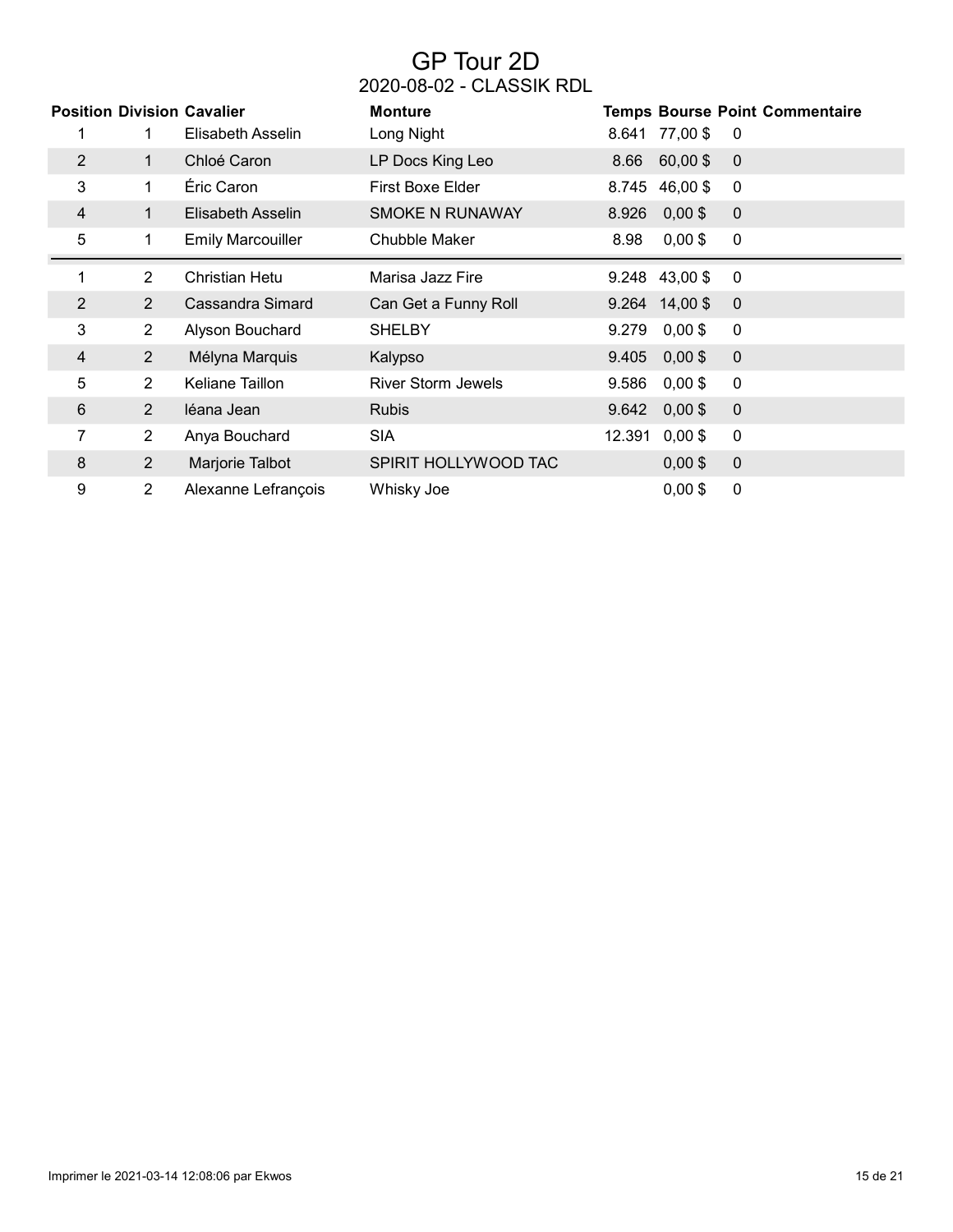### Barils Futurité 2020-08-01 - CLASSIK RDL

|  | <b>Position Division Cavalier</b> | <b>Monture</b>       | <b>Temps Bourse Point Commentaire</b> |
|--|-----------------------------------|----------------------|---------------------------------------|
|  | Léonie Dumont                     | Fire Otoe Bar        | 17.963 11,00 \$ 5                     |
|  | Melanie Lepage                    | DL Yo Mis Peppy Star | 25.48 9.00 \$4                        |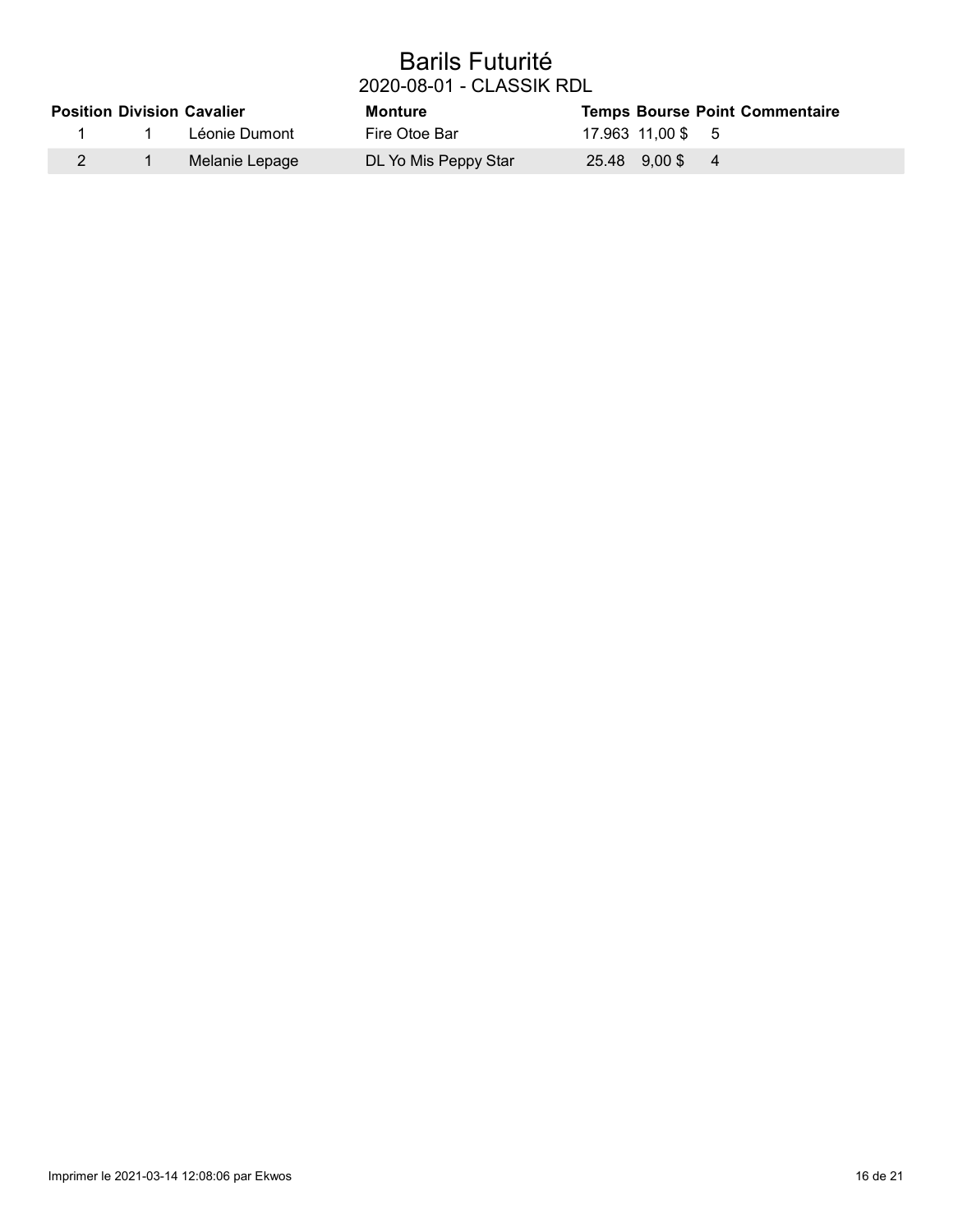# Jackpot Barils Adultes

#### 2020-08-01 - CLASSIK RDL

| <b>Position Division Cavalier</b> |                |                          | <b>Monture</b>              |       |                | <b>Temps Bourse Point Commentaire</b> |
|-----------------------------------|----------------|--------------------------|-----------------------------|-------|----------------|---------------------------------------|
| 1                                 | 1              | Keven Charest Beaulieu   | <b>Cougars Pistol</b>       |       | 16.803 0,00 \$ | 5                                     |
| 2                                 | $\mathbf{1}$   | <b>Tony Landry</b>       | <b>IVORY COVERGIRL</b>      |       | 16.863 0,00 \$ | $\overline{4}$                        |
| 3                                 | 1              | Marc André Grondin       | HS Victory No Teasin        | 16.97 | $0,00$ \$      | 3                                     |
| $\overline{4}$                    | $\mathbf{1}$   | <b>Manon D'Amours</b>    | ALL AMERICAN PEACH          |       | 17.002 0,00 \$ | $\overline{2}$                        |
| 5                                 | 1              | <b>CATHERINE MIOUSSE</b> | STOP AND DASH MAN           |       | 17.128 0,00 \$ | 1                                     |
| 6                                 | $\mathbf{1}$   | <b>CATHERINE MIOUSSE</b> | Courageous Dream            | 17.15 | $0,00$ \$      | $\pmb{0}$                             |
| 7                                 | $\mathbf{1}$   | Nancy Pouliot            | Breakaway Bashka            |       | 17.151 0,00 \$ | $\mathbf 0$                           |
| 8                                 | $\mathbf{1}$   | <b>Francis Viel</b>      | Lady Boulet                 |       | 17.267 0,00 \$ | $\mathbf 0$                           |
| 9                                 | 1              | <b>MATHIEU SAVOIE</b>    | Dashin'N Screamin           |       | 17.278 0,00 \$ | $\mathbf 0$                           |
| 10                                | $\mathbf{1}$   | Mélyna Marquis           | Kalypso                     | 17.28 | $0,00$ \$      | $\mathbf 0$                           |
| 11                                | 1              | Serge Grondin            | THE HEART                   |       | 17.321 0,00 \$ | 0                                     |
| 12                                | $\mathbf{1}$   | Elizabeth Dubé           | <b>KAZEA FIRE ROAD</b>      |       | 17.475 0,00 \$ | $\pmb{0}$                             |
| 13                                | $\mathbf{1}$   | Laura Noel               | Dry doc Racer               | 17.56 | $0,00$ \$      | $\mathbf 0$                           |
| 14                                | $\mathbf{1}$   | Naomy Albert             | <b>AMAZING SPIRIT</b>       |       | 17.656 0,00 \$ | $\mathbf 0$                           |
| 15                                | $\mathbf{1}$   | Alexandra Soucy          | <b>Glorie For Yankee</b>    |       | 17.757 0,00 \$ | 0                                     |
| 1                                 | $\overline{2}$ | Jessika Beaulieu         | Showdown Top Motion         |       | 18.209 0,00 \$ | 5                                     |
| 2                                 | $\overline{2}$ | Keliane Taillon          | <b>River Storm Jewels</b>   |       | 18.229 0,00 \$ | $\overline{4}$                        |
| 3                                 | $\overline{2}$ | Elisabeth Asselin        | <b>SMOKE N RUNAWAY</b>      |       | 18.243 0,00 \$ | 3                                     |
| 1                                 | 3              | Léonie Dumont            | <b>HS Sexy Bully</b>        |       | 18.322 0,00 \$ | 5                                     |
| $\overline{2}$                    | $\mathfrak{Z}$ | Marjorie Talbot          | <b>LUCK A CHANCE</b>        |       | 20.094 0,00 \$ | $\overline{4}$                        |
| 3                                 | 3              | léana Jean               | <b>Rubis</b>                |       | 21.005 0,00 \$ | 3                                     |
| 4                                 | 3              | Megane Turcotte          | <b>Cutters Flame Dancer</b> |       | 23.826 0,00 \$ | $\overline{2}$                        |
| 5                                 | $\overline{3}$ | Élodie Bouchard          | lady Rosie                  | 34.94 | $0,00$ \$      | $\overline{1}$                        |
| 6                                 | 3              | <b>Bastien Landry</b>    | <b>MISS FORMAL DASH</b>     |       | $0,00$ \$      | $\mathbf 0$                           |
| 7                                 | 3              | <b>Tony Landry</b>       | <b>EASY TYSON LADY</b>      |       | $0,00$ \$      | 0                                     |
| 8                                 | 3              | <b>Kristina Durette</b>  | SPARKLING JAC               |       | $0,00$ \$      | $\mathbf 0$                           |
| 9                                 | 3              | SYLVAIN PAQUET           | Quedow Play Girl            |       | $0,00$ \$      | $\mathbf 0$                           |
| 10                                | 3              | Marjorie Talbot          | SPIRIT HOLLYWOOD TAC        |       | $0,00$ \$      | $\mathbf 0$                           |
| 11                                | 3              | Christian Hetu           | Marisa Jazz Fire            |       | $0,00$ \$      | 0                                     |
| 12                                | 3              | Melanie Thibault         | <b>AMAZING KICK</b>         |       | $0,00$ \$      | $\overline{0}$                        |
| 13                                | 3              | Melanie Thibault         | <b>MT Channing</b>          |       | $0,00$ \$      | $\overline{0}$                        |
| 14                                | $\mathbf{3}$   | <b>Sharlie Pelletier</b> | Chubby                      |       | $0,00$ \$      | $\mathbf 0$                           |
| 15                                | 3              | Cassandra Simard         | Can Get a Funny Roll        |       | $0,00$ \$      | 0                                     |
| 16                                | $\mathbf{3}$   | Éric Caron               | First Boxe Elder            |       | $0,00$ \$      | $\pmb{0}$                             |
| 17                                | 3              | Julien Paquet            | Good N Sweet Fire           |       | $0,00$ \$      | 0                                     |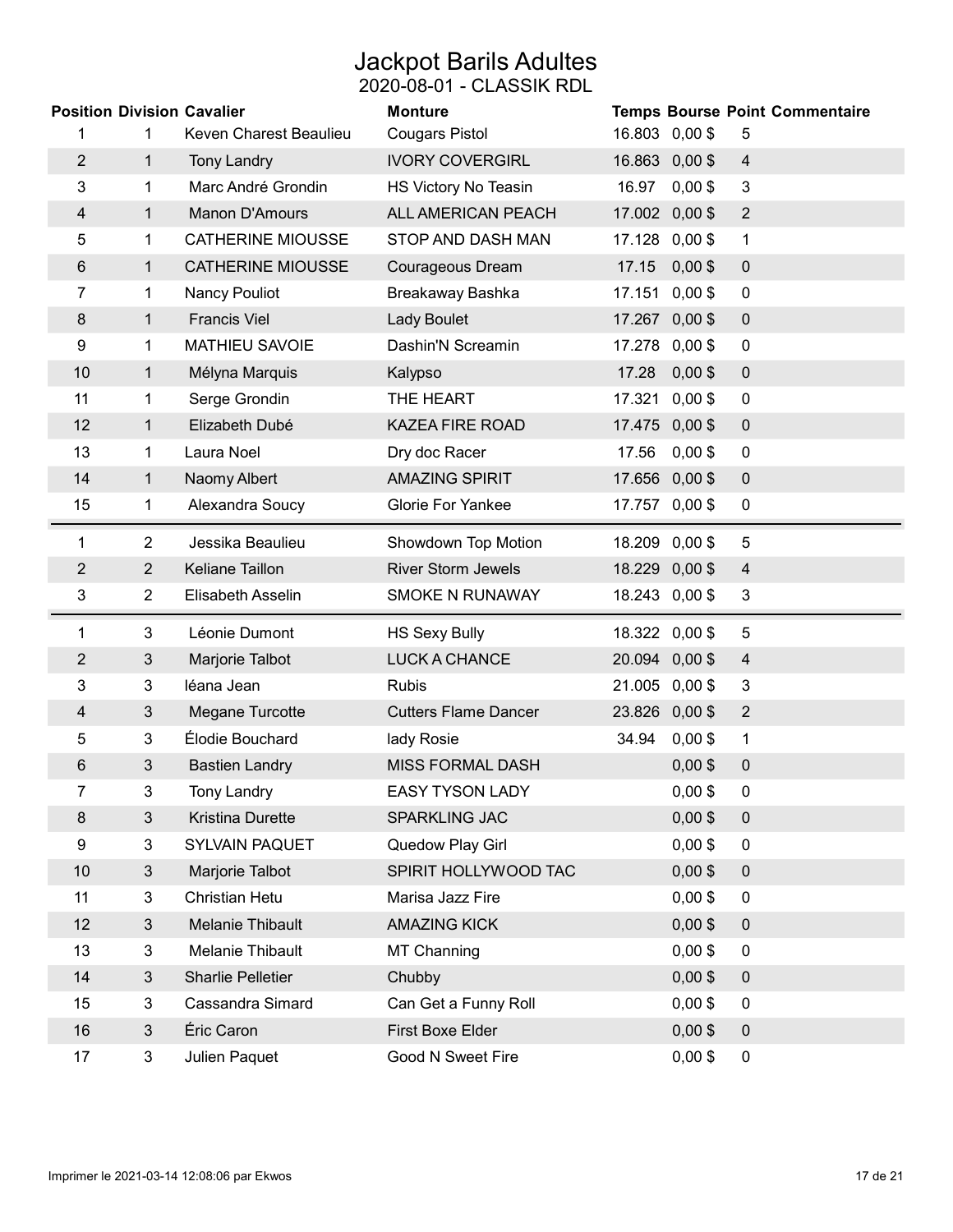### Jackpot Aller Retour Adultes 2020-08-01 - CLASSIK RDL

|                |                | <b>Position Division Cavalier</b> | <b>Monture</b>            |       |                 | <b>Temps Bourse Point Commentaire</b> |
|----------------|----------------|-----------------------------------|---------------------------|-------|-----------------|---------------------------------------|
|                | 1              | <b>Bastien Landry</b>             | <b>MISS FORMAL DASH</b>   | 8.54  | 76,00 \$        | 5                                     |
| $\overline{2}$ | $\mathbf{1}$   | Marc André Grondin                | HS Victory No Teasin      |       | 8.584 65,00 \$  | $\overline{4}$                        |
| 3              | 1              | Serge Grondin                     | THE HEART                 | 8.651 | 54,00 \$        | 3                                     |
| 4              | $\mathbf{1}$   | <b>MATHIEU SAVOIE</b>             | Dashin'N Screamin         | 8.764 | $0,00$ \$       | $\overline{2}$                        |
| 5              | $\mathbf 1$    | <b>Francis Viel</b>               | Lady Boulet               |       | 8.798 0,00\$    | 1                                     |
|                | $\overline{2}$ | Alexandra Soucy                   | <b>Glorie For Yankee</b>  | 9.047 | 49,00 \$        | 5                                     |
| $\overline{2}$ | $\overline{2}$ | Keliane Taillon                   | <b>River Storm Jewels</b> |       | $9.249$ 27,00\$ | $\overline{4}$                        |
| 3              | $\overline{2}$ | Julien Paquet                     | Good N Sweet Fire         | 9.27  | $0,00$ \$       | 3                                     |
| 4              | $\overline{2}$ | Marjorie Talbot                   | SPIRIT HOLLYWOOD TAC      | 9.403 | $0,00$ \$       | $\overline{2}$                        |
| 5              | $\overline{2}$ | Marjorie Talbot                   | LUCK A CHANCE             | 9.766 | $0,00$ \$       | 1                                     |
| 6              | $\overline{2}$ | <b>SYLVAIN PAQUET</b>             | Quedow Play Girl          | 9.915 | $0,00$ \$       | $\mathbf 0$                           |
| 7              | $\overline{2}$ | Christian Hetu                    | Marisa Jazz Fire          | 9.964 | $0,00$ \$       | $\mathbf 0$                           |
| 8              | $\overline{2}$ | David Langlois                    | <b>SPARKLING JAC</b>      |       | 10.306 0,00 \$  | $\mathbf 0$                           |
| 9              | $\overline{2}$ | Marie Helene Cloutier             | Smoothy Splash            |       | 12.138 0,00 \$  | 0                                     |
| 10             | 2              | Élodie Bouchard                   | lady Rosie                |       | 19.429 0,00 \$  | $\mathbf 0$                           |
| 11             | $\overline{2}$ | Cassandra Simard                  | Can Get a Funny Roll      |       | $0,00$ \$       | 0                                     |
| 12             | 2              | Éric Caron                        | <b>First Boxe Elder</b>   |       | $0,00$ \$       | $\mathbf 0$                           |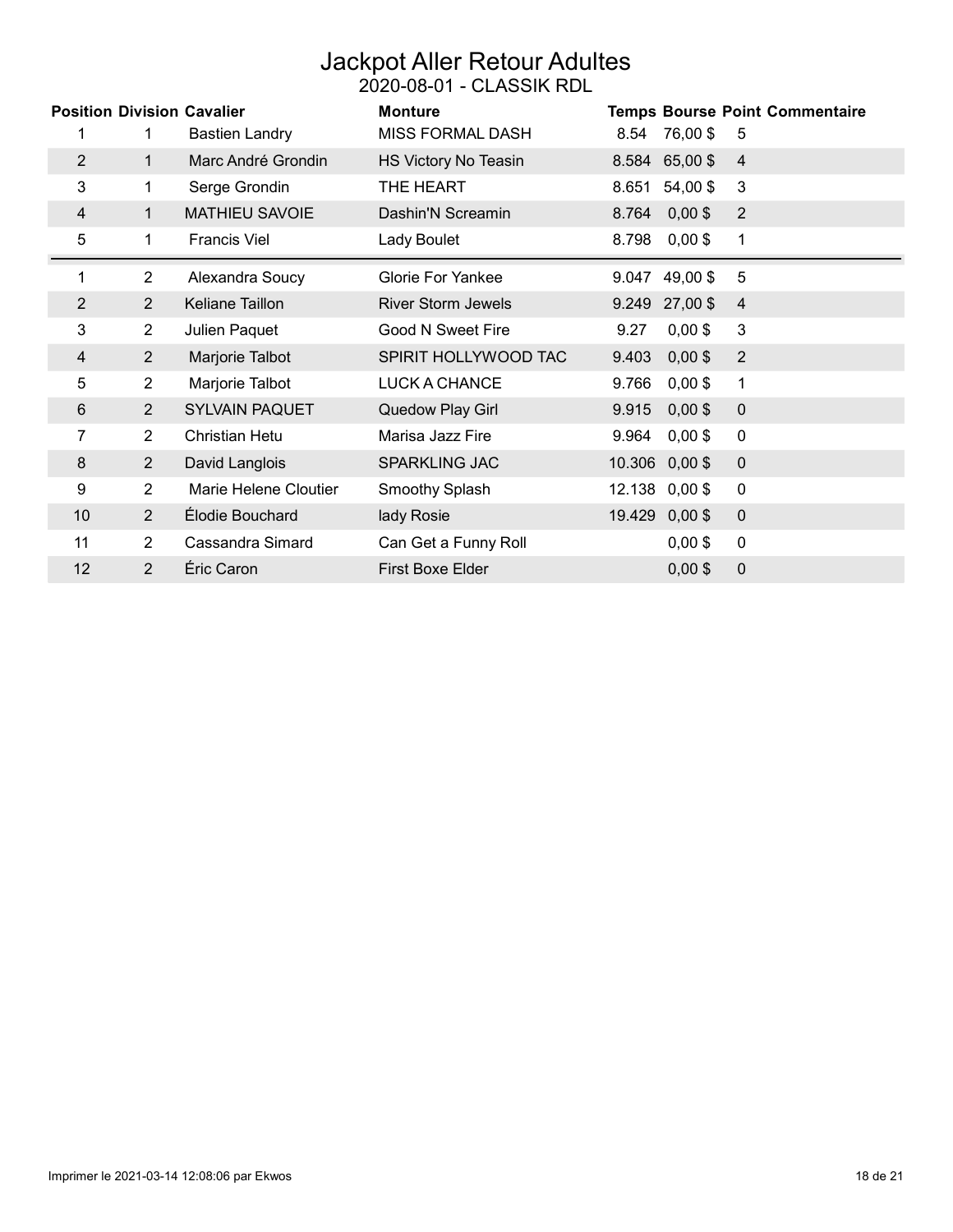### Jackpot Tour 2020-08-01 - CLASSIK RDL

|                | <b>Position Division Cavalier</b><br>1 | Éric Caron               | <b>Monture</b><br><b>First Boxe Elder</b> |        | 8.462 70,00 \$  | <b>Temps Bourse Point Commentaire</b><br>5 |
|----------------|----------------------------------------|--------------------------|-------------------------------------------|--------|-----------------|--------------------------------------------|
| $\overline{2}$ | 1.                                     | Marjorie Talbot          | SPIRIT HOLLYWOOD TAC                      |        | 8.527 60,00 \$  | $\overline{4}$                             |
| 3              | $\mathbf 1$                            | Keliane Taillon          | <b>River Storm Jewels</b>                 |        | 8.716 50,00 \$  | 3                                          |
| 4              | 1                                      | Alyson Bouchard          | <b>SHELBY</b>                             | 8.792  | $0,00$ \$       | $\overline{2}$                             |
| 5              | 1.                                     | Elisabeth Asselin        | <b>SMOKE N RUNAWAY</b>                    | 8.801  | $0,00$ \$       | 1                                          |
| 6              | 1                                      | <b>Brittany Sirois</b>   | Amazing fireball                          | 8.819  | $0,00$ \$       | $\mathbf 0$                                |
| 7              | 1.                                     | <b>Christian Hetu</b>    | Marisa Jazz Fire                          | 8.925  | $0,00$ \$       | 0                                          |
| 8              | 1                                      | Elisabeth Asselin        | Long Night                                | 8.931  | $0,00$ \$       | $\mathbf 0$                                |
| 1              | $\overline{2}$                         | Megane Turcotte          | <b>SEA BRIGHT DUSK</b>                    |        | 9.218 45,00 \$  | 5                                          |
| $\overline{2}$ | $\overline{2}$                         | Rosalie Hétu             | Makika Fancy Remix                        |        | $9.697$ 25,00\$ | $\overline{4}$                             |
| 3              | $\overline{2}$                         | léana Jean               | <b>Rubis</b>                              |        | 10.257 0,00 \$  | 3                                          |
| 4              | $\overline{2}$                         | Cassandra Simard         | Can Get a Funny Roll                      |        | 11.269 0,00 \$  | $\overline{2}$                             |
| 5              | $\overline{2}$                         | Anya Bouchard            | <b>SIA</b>                                | 11.911 | $0,00$ \$       | $\mathbf{1}$                               |
| 6              | $\overline{2}$                         | <b>Sharlie Pelletier</b> | Chubby                                    |        | $0,00$ \$       | $\mathbf 0$                                |
| $\overline{7}$ | $\overline{2}$                         | Amélya Pesant            | Swiffer                                   |        | $0,00$ \$       | $\mathbf 0$                                |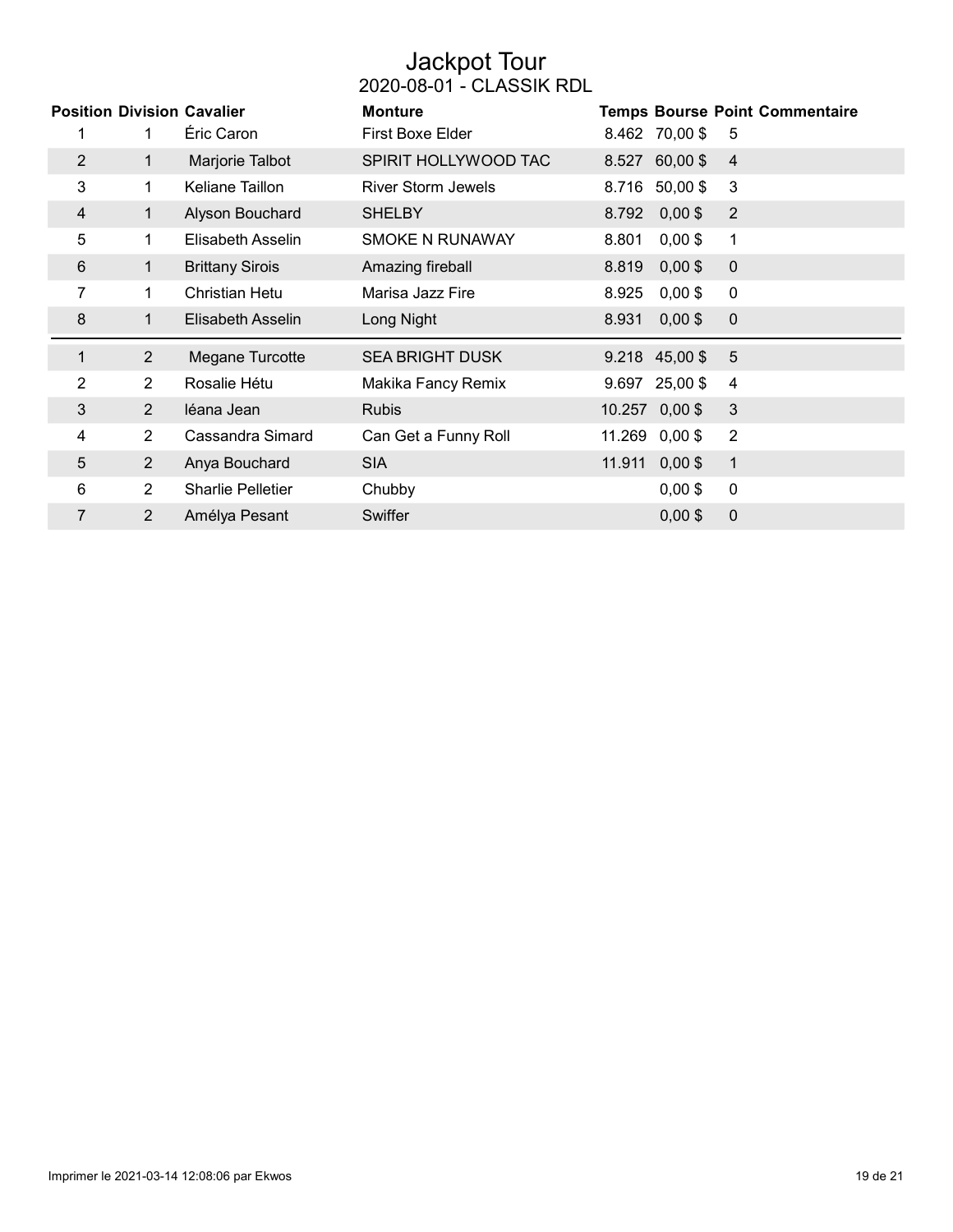### GP Barils open Covid 3D 2020-08-01 - CLASSIK RDL

|                |                | <b>Position Division Cavalier</b> | <b>Monture</b>               |        |                  | Temps Bourse Point Commentaire |
|----------------|----------------|-----------------------------------|------------------------------|--------|------------------|--------------------------------|
| 1              | 1              | <b>Tony Landry</b>                | <b>IVORY COVERGIRL</b>       |        | 16.569 195,00 \$ | $\mathbf 0$                    |
| $\overline{2}$ | $\mathbf{1}$   | <b>Melanie Thibault</b>           | <b>AMAZING KICK</b>          |        | 16.578 156,00 \$ | $\mathbf 0$                    |
| 3              | 1              | <b>MATHIEU SAVOIE</b>             | Dashin'N Screamin            |        | 16.714 104,00 \$ | $\mathbf 0$                    |
| 4              | $\mathbf 1$    | <b>CATHERINE MIOUSSE</b>          | Courageous Dream             |        | 16.852 78,00 \$  | $\pmb{0}$                      |
| 5              | 1              | Marc André Grondin                | HS Victory No Teasin         |        | 16.866 52,00 \$  | $\pmb{0}$                      |
| 6              | 1              | Keven Charest Beaulieu            | <b>Cougars Pistol</b>        | 16.883 | $0,00$ \$        | $\mathbf 0$                    |
| 7              | 1              | <b>Bastien Landry</b>             | <b>MISS FORMAL DASH</b>      | 16.902 | $0,00$ \$        | $\mathbf 0$                    |
| 8              | $\mathbf{1}$   | <b>Nancy Pouliot</b>              | Breakaway Bashka             | 17.008 | $0,00$ \$        | $\pmb{0}$                      |
| 9              | 1              | <b>Tony Landry</b>                | <b>EASY TYSON LADY</b>       | 17.134 | $0,00$ \$        | $\mathbf 0$                    |
| 10             | $\mathbf 1$    | Laura Noel                        | Dry doc Racer                | 17.16  | $0,00$ \$        | $\mathbf 0$                    |
| 11             | 1              | Manon D'Amours                    | ALL AMERICAN PEACH           | 17.179 | $0,00$ \$        | $\pmb{0}$                      |
| 12             | 1              | Naomy Albert                      | <b>AMAZING SPIRIT</b>        | 17.295 | $0,00$ \$        | $\mathbf 0$                    |
| 13             | 1              | Serge Grondin                     | THE HEART                    | 17.374 | $0,00$ \$        | $\mathbf 0$                    |
| 14             | $\mathbf{1}$   | Alycia Pelletier                  | <b>MDC's Dark Revelation</b> | 17.416 | $0,00$ \$        | $\pmb{0}$                      |
| 15             | 1              | <b>Taly Picard</b>                | Fast moons gold              | 17.432 | $0,00$ \$        | $\mathbf 0$                    |
| 16             | $\mathbf 1$    | <b>Francis Viel</b>               | <b>Lady Boulet</b>           | 17.468 | $0,00$ \$        | $\pmb{0}$                      |
| 17             | 1              | Alexandra Soucy                   | Glorie For Yankee            | 17.567 | $0,00$ \$        | $\pmb{0}$                      |
| 1              | $\overline{2}$ | Mégane Landry                     | Zippo pine redford           |        | 17.602 156,00 \$ | $\mathbf 0$                    |
| 2              | $\overline{2}$ | Mélyna Marquis                    | Kalypso                      |        | 17.656 130,00 \$ | $\pmb{0}$                      |
| 3              | $\overline{2}$ | Maya Ouellet                      | Bay mignone Air Force        |        | 17.772 91,00 \$  | $\mathbf 0$                    |
| $\overline{4}$ | $\overline{2}$ | Alyson Bouchard                   | WHITE SOX                    |        | 17.786 65,00 \$  | $\pmb{0}$                      |
| 5              | $\overline{2}$ | Audrey Chenard                    | FF Hot Wheels                |        | 18.102 0,00 \$   | $\boldsymbol{0}$               |
| 6              | $\overline{2}$ | Julien Paquet                     | Good N Sweet Fire            | 18.228 | $0,00$ \$        | $\mathbf 0$                    |
| 7              | $\overline{2}$ | Chloé Caron                       | LP Docs King Leo             | 18.334 | $0,00$ \$        | 0                              |
| 8              | $\overline{2}$ | <b>Melanie Thibault</b>           | <b>MT Channing</b>           | 18.368 | $0,00$ \$        | $\pmb{0}$                      |
| 9              | $\overline{2}$ | <b>CATHERINE MIOUSSE</b>          | STOP AND DASH MAN            | 18.424 | $0,00$ \$        | $\pmb{0}$                      |
| 1              | 3              | Alyson Bouchard                   | <b>SHELBY</b>                |        | 18.602 117,00 \$ | $\mathbf 0$                    |
| $\overline{2}$ | $\mathfrak{S}$ | Jessika Beaulieu                  | Showdown Top Motion          | 18.77  | 91,00\$          | $\mathbf 0$                    |
| 3              | 3              | Keliane Taillon                   | <b>River Storm Jewels</b>    | 18.79  | 65,00\$          | $\pmb{0}$                      |
| 4              | 3              | <b>Brittany Sirois</b>            | Amazing fireball             | 19.211 | $0,00$ \$        | $\pmb{0}$                      |
| 5              | $\overline{3}$ | Marjorie Talbot                   | LUCK A CHANCE                | 19.589 | $0,00$ \$        | $\overline{0}$                 |
| 6              | 3              | Marjorie Talbot                   | SPIRIT HOLLYWOOD TAC         | 19.689 | $0,00$ \$        | $\pmb{0}$                      |
| 7              | 3              | Frédérique Isabel                 | Bourrasque                   | 20.105 | $0,00$ \$        | $\overline{0}$                 |
| 8              | 3              | léana Jean                        | <b>Rubis</b>                 | 20.458 | $0,00$ \$        | $\boldsymbol{0}$               |
| 9              | 3              | Éric Caron                        | First Boxe Elder             | 20.768 | $0,00$ \$        | $\overline{0}$                 |
| 10             | 3              | Cassandra Simard                  | Can Get a Funny Roll         | 22.583 | $0,00$ \$        | $\pmb{0}$                      |
| 11             | 3              | Anya Bouchard                     | <b>SIA</b>                   | 24.139 | $0,00$ \$        | 0                              |
| 12             | 3              | <b>Allison Hamilton</b>           | Magic Delta                  | 25.446 | $0,00$ \$        | $\boldsymbol{0}$               |